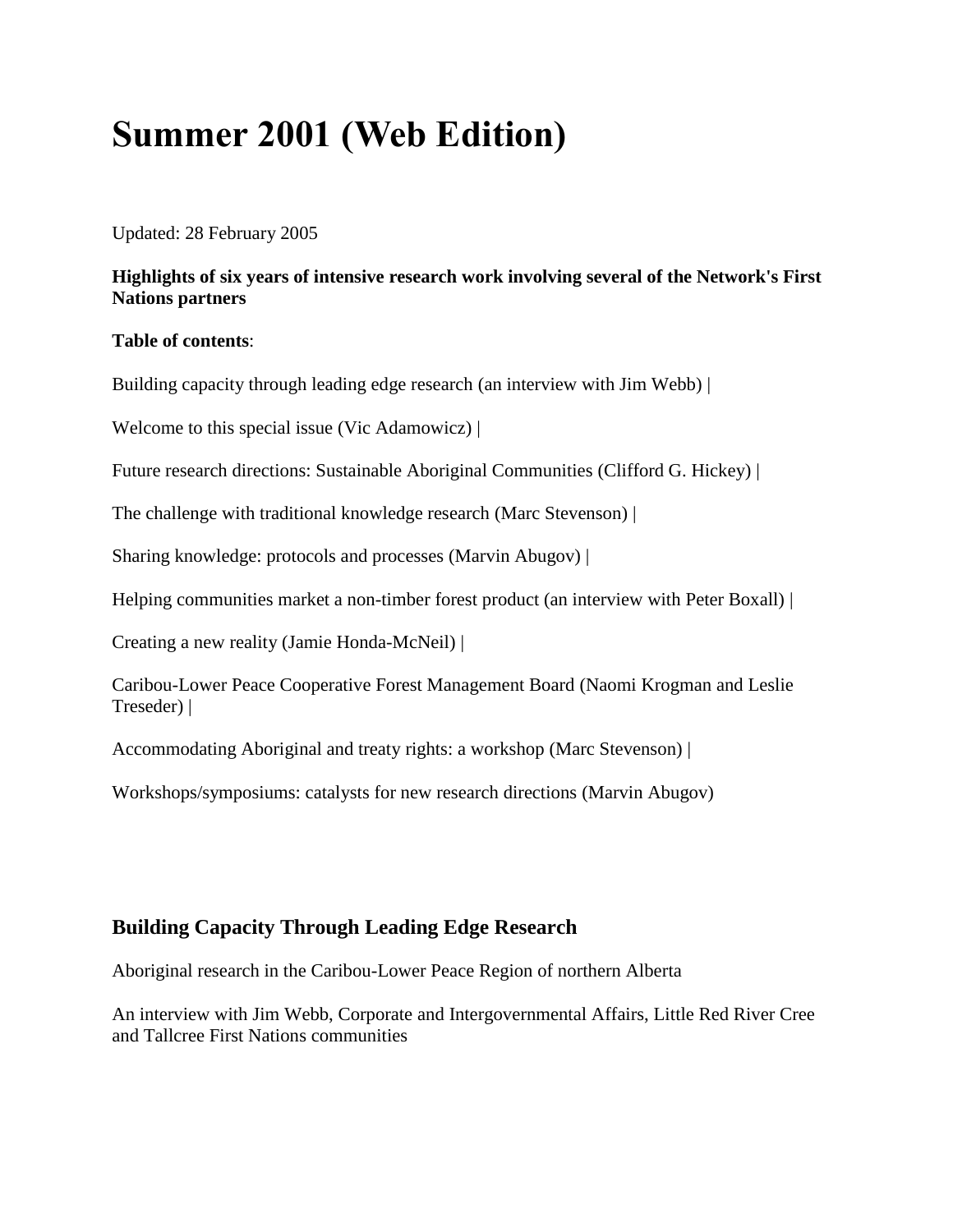**Tomorrow's forests:** The Little Red River Cree First Nation was the first to join the Sustainable Forest Management Network. How would you describe your level of satisfaction as a partner in this unique scientific network?

**Jim Webb:** We are very satisfied because we understand and appreciate that the SFM Network is a research organization focused on producing the best science related to forest sustainability. The Network does this through a competitive proposal process that has a significant number of checks and balances involved with it. Given the projects that have been approved so far, the SFM Network has allowed us to raise the consciousness of industry and government participants about the need for research information on First Nation issues that everyone can trust and rely on. While we feel there is a need to shift its direction from basic scientific research to socioeconomic and policy research, we are generally satisfied with the movement we have obtained to date.

There is also another aspect I want to emphasize in terms of our satisfaction. The people that are going through graduate level education today - foresters, wildlife biologists, ecologists, anthropologists, sociologists - will be sitting in senior institutional levels 20 years into the future. By bringing these graduate students into a research arena that is informed by First Nation values and beliefs, we are helping to shape their perspectives and their understanding of the world, and 20 years into the future, as these people become mature and seasoned managers. That shaping will have a very large effect. In the context of the Network's objective of producing highly qualified experts, we want to be able to influence their qualifications by allowing them, through exposure to our issues and values, to develop expertise that reflects those things. Our experiences with the researchers we have worked with who have come into our communities have been very positive. We believe these people have taken away some core beliefs and values that will become incorporated into their professional work.

#### **TF:** What was your vision for joining the Network?

**JW:** When we originally approached the Network, we understood from our participation in the Northern River Basin Study, and from our participation through the Treaty 8 First Nations in Alberta and the Alberta Forest Conservation Strategy process, that there was going to be a strong emphasis on science informing management. By that I mean there was going to be a strong emphasis on adaptive management processes that would allow sustainable development to be approached as it was in progress. This is the type of approach that was being talked about as the Network was being formed back in 1995. We also understood, though, that the major focus of the Network would be on basic scientific research.

Our belief was, and still is today, that this focus on basic science is incomplete because most of the management decisions required for sustainability are not necessarily decisions about how to better manage the resource. Rather these decisions are really about how to manage better human use and competing human uses over resources. This is our philosophy as best explained by Mr. Henry Lickers, Director, Environmental Division, Mohawk Council of Akwesasne, and probably the pre-eminent Aboriginal scientist in Canada. In brief, Lickers says we are not the "older brother" in our relationship to the environment and therefore responsible for managing other things. Rather we are very much the "younger brother" who is expected to make mistakes.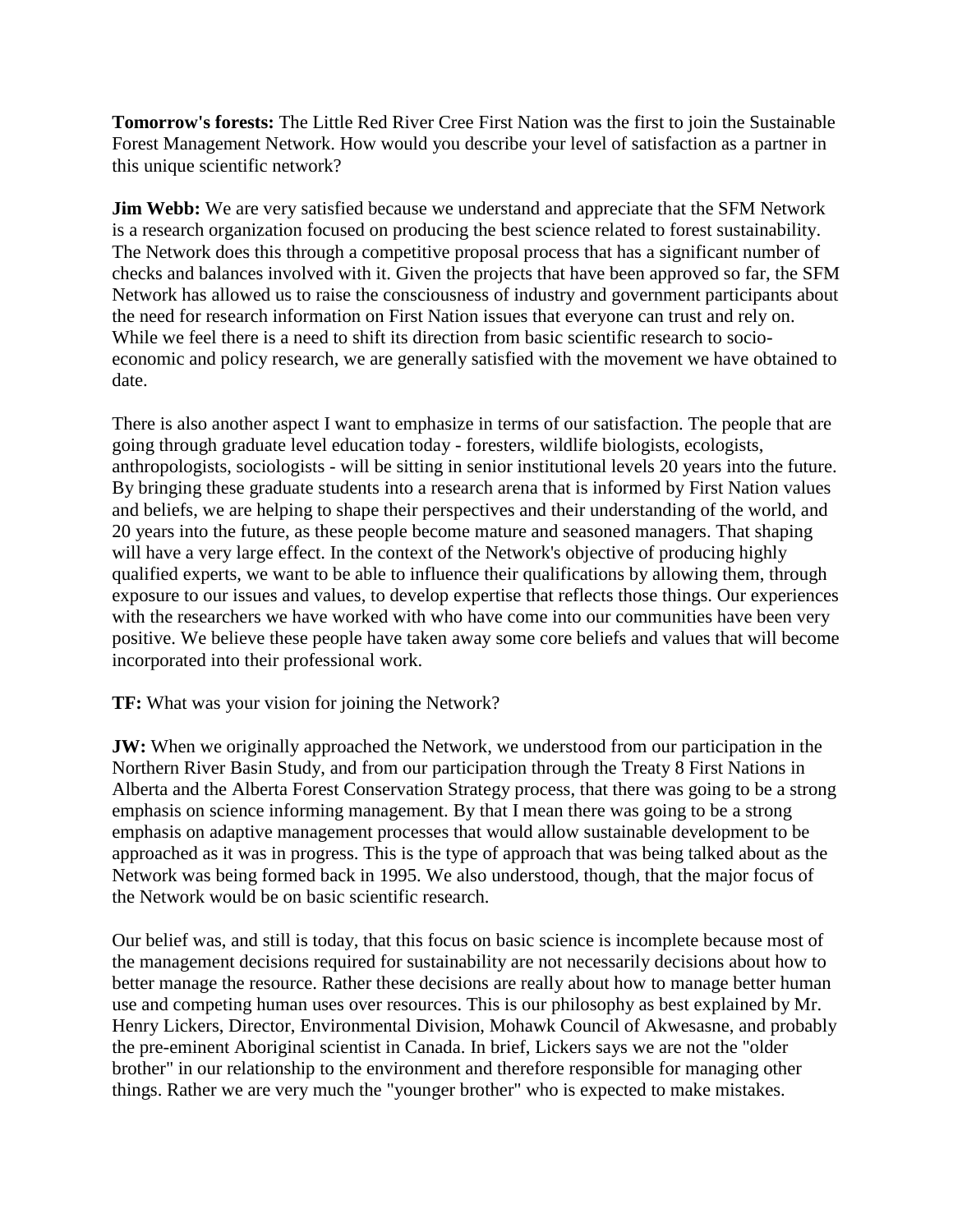Nature will generally tolerate these errors as long as we do not make so serious a mistake as to destroy the ecological balance of the forest.

So it is generally this philosophy that we have brought to the Network. We want to be part of the research so we can focus on this realization. It is the management of human use that is required if we are going to have sustainability. In addition, we feel there are some social, economic and political aspects that need to be researched if we are going to develop management models that facilitate meaningful First Nation involvement and participation.

**TF:** Earlier you mentioned "approved projects" that I believe refers to those projects approved by the Network's Research Planning Committee. Could you provide us with a brief overview?

**JW:** We joined as a First Nation that has substantial crown timber holdings, and therefore a corporate voice in resource management and timber harvest. We also joined as a First Nation that had an agreement with a provincial government for the development of an integrated resource management plan over a 30,000 sq. km. forest where we have timber holdings, and where some of our industrial partners also have holdings, and where we have other substantial commercial interest. So we saw the Network as a vehicle for a cooperative research approach that would involve the province, which was already a partner, and our major corporate partner which at that time was the Daishowa-Marubeni International Ltd. We wanted SFM Network research to produce an information base capable of supporting the management-planning task the province had agreed to undertake with us and Daishowa-Marubeni International Ltd.

Initially, because there was a very strong internal emphasis on basic science and on natural disturbance regimes mediated by fire, there was an opportunity for us to work jointly on some aquatics research in the Caribou Mountains. There is a series of lakes in these mountains that is culturally important to us, and that also provides the fishery resource for some sport fishing lodges we own. This work was done in 1997/98.

Our second project was a study of values associated with subsistence hunting and practices used by elders and members of our First Nation for hunting. This work was undertaken by Cynthia Pyc from the University of Calgary. This type of research was important because it allowed us to begin to develop a science-based information set that will be necessary for us to define what the nature and scope of our rights and interests in the forest are as an aboriginal people with a treaty and constitutional protection.

A third project was done through the University of Ottawa that focused on environmental health. The thesis was that those who have a strong attachment or commitment to either a traditional lifestyle, employment-based lifestyle or participation in education and training are generally healthier than those who are not. While demonstrating this relationship, we learned one-third of our male population is succeeding, one-third is trying to succeed but not being successful, and the remaining third is adrift. The policy implication of this research is that significant improvements to community wellness and self-reliance can be achieved by a focused approach to wellness among the middle 30 percent of the population.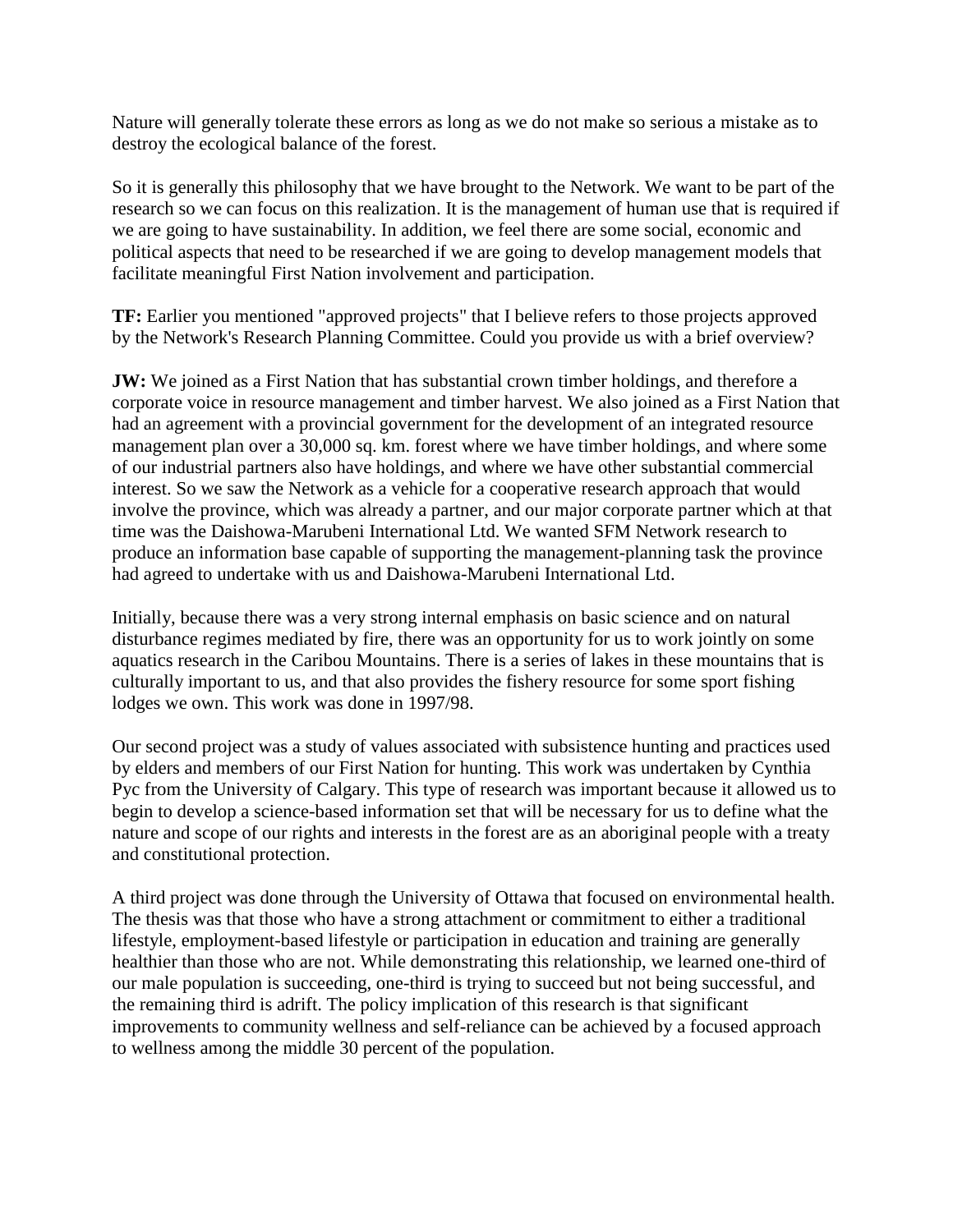The last of these initial studies was a cooperative management study done by Dr. Naomi Krogman and Leslie Treseder. Cooperative management, as a process, was relatively new and no one had ever documented the development of a cooperative management process between First Nations, government and industry. So we asked Dr. Krogman and her student Leslie Treseder to study the process for reaching an agreement for a cooperative management planning process. We had first seen this type of focused investigation as participants in the Alberta Forest Conservation Strategy process.

We wanted to document whether it was possible to put in place and implement a cooperative management agreement and to, as well, document the perceptions, beliefs, values and fears of the participants as they undertook this effort. She provided us with an excellent research study that did indeed document all of these various aspects from 1995 to when the new agreement was signed with the Province of Alberta in 1999.

Then there was a series of second-generation projects. There was one additional water-based project within our special management area focused on the Lawrence River Watershed which provides the domestic water supply for the reserve community of John d'Or Prairie. Daishowa-Marubeni International Ltd. and the Little Red River Cree First Nation had an interest in determining whether fire impacted water quality in a manner similar to logging. So there was a research project undertaken within that watershed to compare the impacts of fire on some segments of the watershed and to compare, in a parallel process, the impacts of large-scale cut logging within the same watershed.

Then we undertook a series of projects more focused on concepts of traditional use. The study done by Cynthia Pyc led us then to work with Dr. Clifford Hickey and Dr. David Natcher, Dr. Scott Findlay and Dr. Quentin Grafton to begin to develop a more informed approach to traditional use. The first project in this research stream was a project to develop a model for tradeoff analysis between a First Nation and its timber values. Dr. David Natcher worked with Dr. Clifford Hickey to develop a list of First Nation values associated with traditional use. Dr. Scott Findlay is working to compile a list of timber management values as well as creating the model. That research is still ongoing.

At the same time, and again elaborating on Cynthia Pyc's work, we came to the SFM Network and said, there is a cohort of wildlife species that has a very high value in our culture. The way human use of these species is managed is relatively uninformed by seasonal habitat use. In addition, the way other resource use in the forest impacts upon these animals and their habitats is also not well understood or capable of being demonstrated in an objective fashion.

So we proposed that an interdisciplinary graduate student work with our elders and hunters to develop a model based on traditional ecological knowledge of how these animals moved within the forest landscape on a seasonal basis. Our thesis is that because our peoples have been dependent on these animals for subsistence for thousands of years, we have a very detailed ecological knowledge that allows us to predict where these animals, such as black bear, moose, wood buffalo and caribou should be in their seasonal round. When the model is developed, we would like to see if it has predictive capacity. If it does, then it will become an effective management tool, for it allows us to identify critical habitat that will need seasonal consideration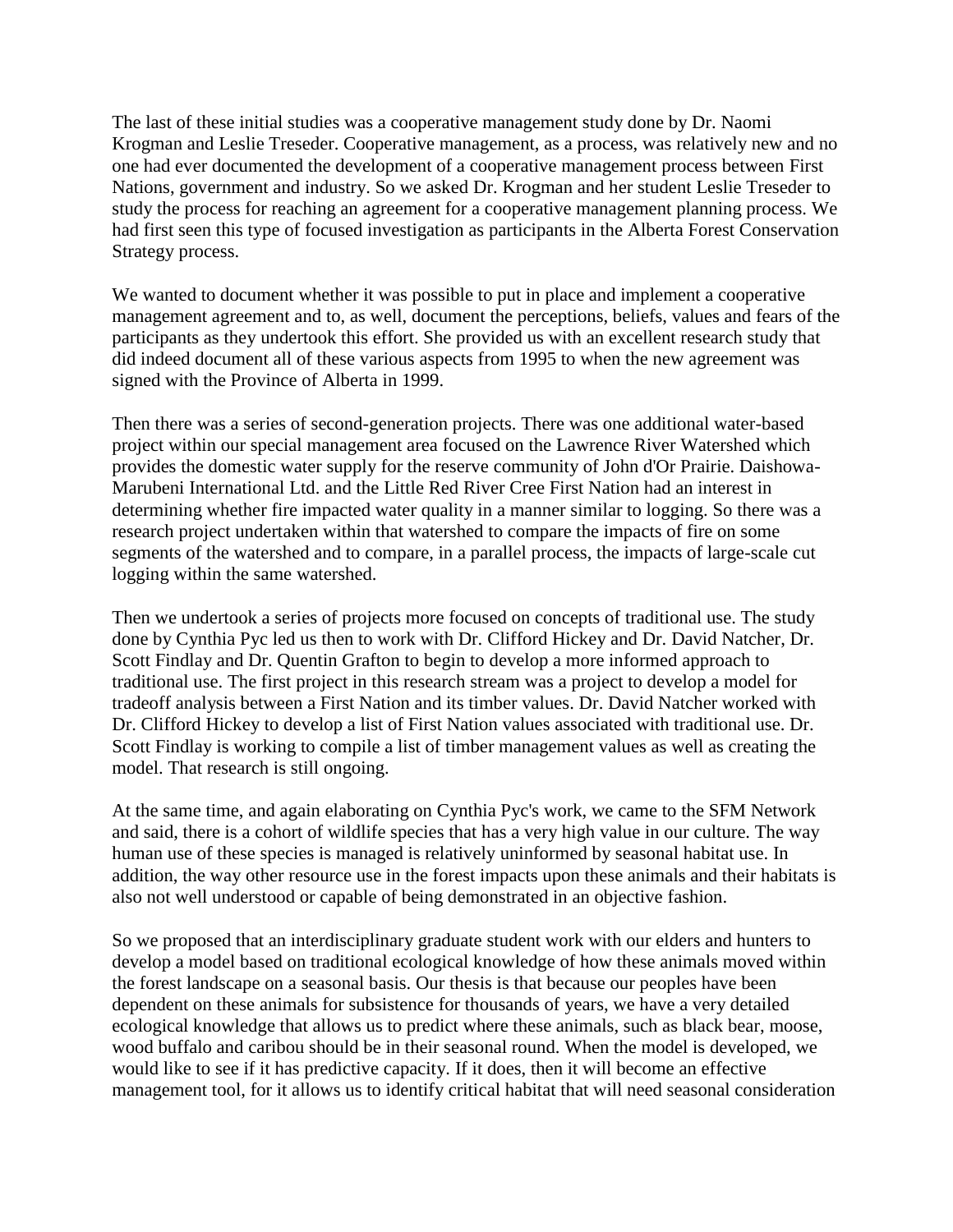in relation to the other uses of those areas for resource management purposes. This research by Tanja Schramm and Dr. Naomi Krogman is still ongoing.

The next research project that has just been approved is a traditional use study. We started it prior to joining the SFM Network. The work began as a cultural resource inventory on the landscape, including gravesites, old community sites and discreet geographic features that have cultural value. However, again from Cynthia Pyc's work and from Dr. David Natcher's work, we learned that traditional use is more than the need to protect discreet, limited sites within a forest landscape. We knew and wanted to demonstrate that the entire forest landscape and the integrity of that whole ecosystem is essential for the survival of our culture. So, building on our previous research studies, we developed a definition of traditional use and then we went again to see Dr. Clifford Hickey and Dr. David Natcher. We asked them to undertake a research project to document our ecological footprint in this landscape that we believe has three important components:

- the cultural resource inventory which is nearly complete;
- how our people actively use the entire forest landscape for subsistence purposes as well as for cultural transmission; and
- our subsistence needs which we define as the aggregate need of our community members for commodities or resources taken from the forest.

This research is critical because the courts of Canada have said our rights to use the forest have a priority second only to legitimate conservation. The Crown can justify some infringements of our rights provided those infringements are as small as necessary to accomplish legitimate objectives. Timber harvest is a legitimate use and so is oil and gas development. The question is how much timber harvest and how much oil and gas development is legitimate in the context of interfering minimally with our rights to use the same landscape for traditional use. There is a balance that has to be obtained when considering human resource-use decisions.

The statutory decision maker is usually a provincial manager who has to decide how to achieve that balance. The courts have said that these resource managers have to have an informed understanding of the nature and scope of our rights and interests to be able to make this type of predetermination. The only way they can have an informed interpretation is if we have a mutually acceptable definition of traditional use, and if we have some objective, measurable models the same way we do for timber harvest and oil and gas development. If we can make traditional use as a concept objective and transparent, it then becomes possible to balance our needs against timber needs and oil and gas needs. This is the model we are working on developing now.

In the last initiative to be approved thus far by the SFM Network, we are working with Dr. Quentin Grafton to develop a model to project the developmental cost of moving the Little Red River Cree communities from 85 percent unemployment and 70 percent welfare dependency to 40 percent unemployment and community self-reliance based on "moderate livelihood" standards that have been enunciated in court decisions like Marshall.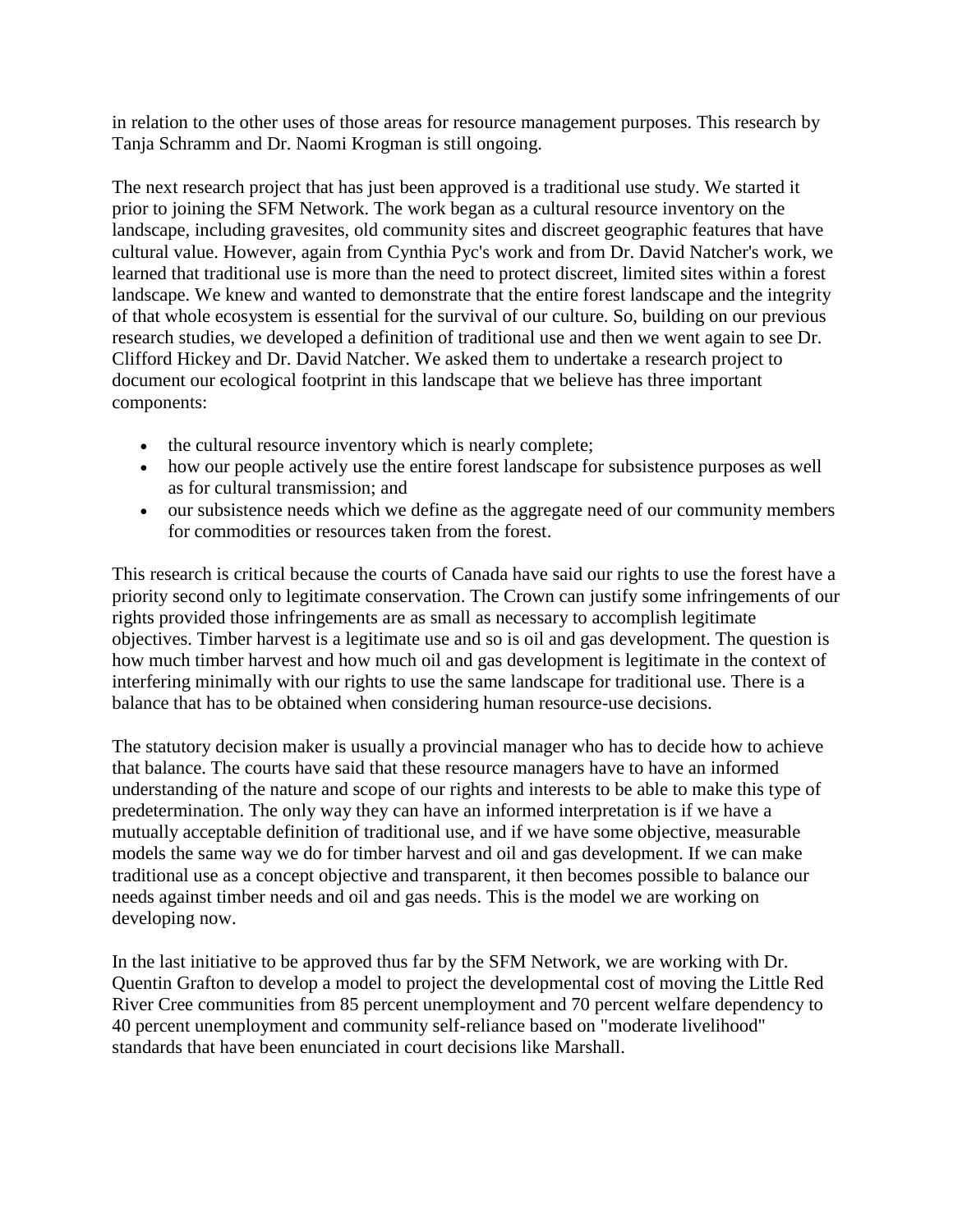In this resource economics study, Grafton's research will focus on the special management area the total number of business opportunities and employment opportunities available. He will do this in the context of the current and projected population growth, and of the need for training and community support that will allow the middle third of our population that I mentioned earlier to become successful in training and employment. This information is necessary to inform policy approaches that are reflected in the aboriginal policy framework of the Government of Alberta, which says they want to use natural resource development as a vehicle for facilitating community wellness and community self-reliance among aboriginal and First Nations, and they want to consult with First Nations in that context. So we have asked Quentin to develop a model that will give us objective and transparent indicators of what will be necessary to do this.

**TF:** Thank you.

**JW:** You are most welcome.

Fox Lake, Garden River, John d'Or Prairie are all located in the boreal forest of northern Alberta.

## **Welcome to This Special Issue**

Dr. Vic Adamowicz, Professor, Department of Rural Economy, University of Alberta, and Program Leader, SFM Network

The SFM Network is a national, university-based interdisciplinary research network created in 1995 by the Networks of Centres of Excellence program. The Network's mandate is to develop new knowledge and technologies for sustainable forest management. Considering the economic, environmental, social and cultural dimensions of our forests, there is increasing pressure to manage these forests effectively, sustainably and equitably. To achieve this requires an integrated and comprehensive research program involving leading researchers and dedicated support by various partners. This, in effect, is what the SFM Network is all about.

Currently, the Network links 14 forestry companies, four provincial governments, four aboriginal partners, one university-funding partner and one non-governmental organization with close to 100 of Canada's leading researchers and 150 graduate students at 30 universities in forestry, biology, the social sciences and engineering. This approach ensures the Network contributes practical, innovative and holistic sustainable forest management solutions.

This special issue on our initiatives with First Nations, through our Sustainable Aboriginal Communities (SAC) initiative, provides a snapshot of our current research on aboriginal issues. Canada's aboriginal people are unique because of their socio-economic and cultural circumstances, their collective aboriginal and treaty rights and the knowledge they possess about Canada's forests. Our specific research goals are to develop criteria and indicators for aboriginal peoples and their social and economic development, and secondly, to develop and evaluate institutional structures that will lead to sustainable aboriginal communities. This includes developing methods of incorporating aboriginal knowledge, values, rights, needs and interests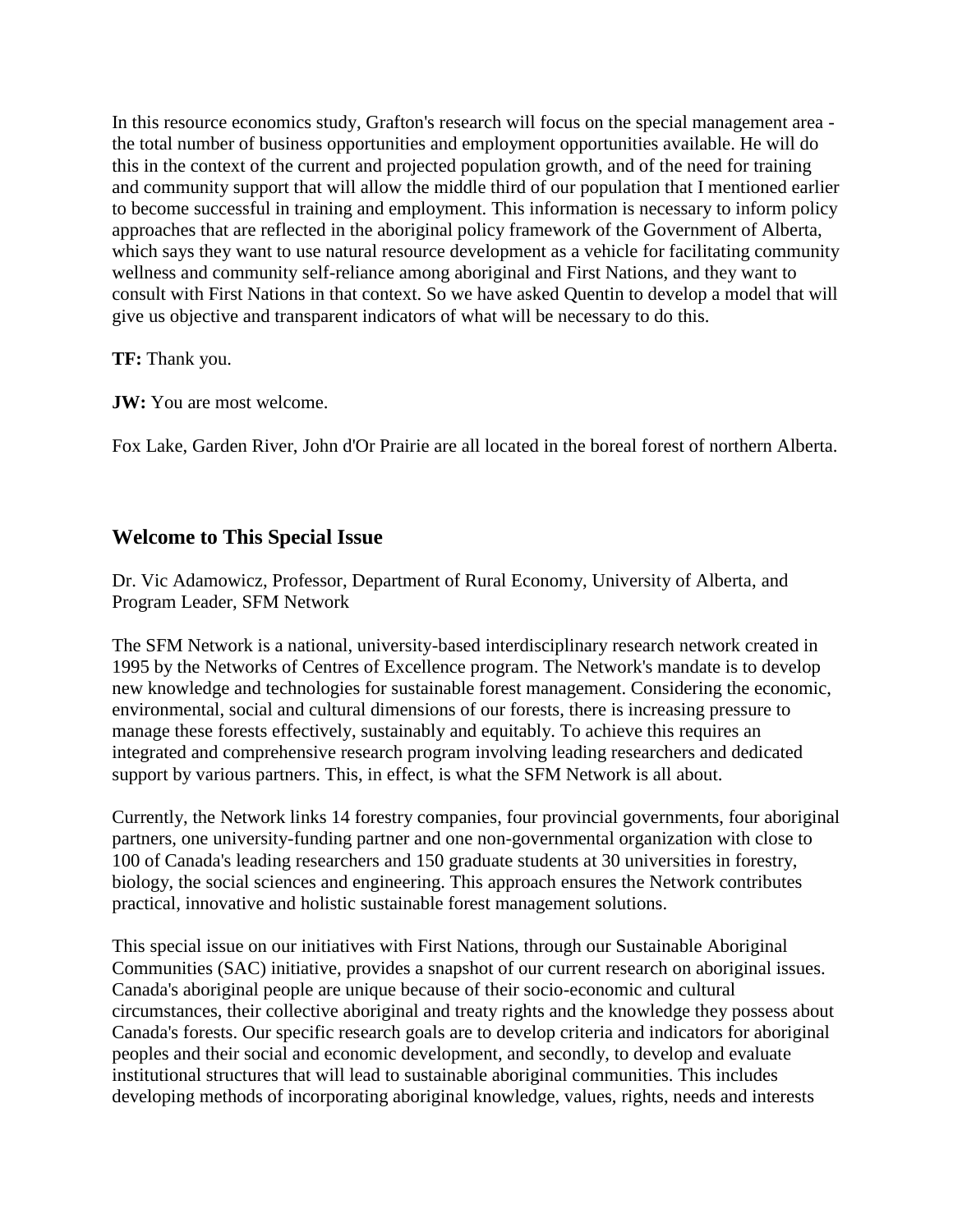into sustainable forest management. Since the inception of the SAC in 1997, the Network has approved just over 20 research projects totalling approximately \$1.2 million.

It is significant that we have, for the first time, produced an issue of *Tomorrow's forests* dedicated to just one area of our ongoing research work. In total, we are working on 13 research areas simultaneously. As with any organization with numerous partners, there are also numerous views about what the future may look like and what the solutions might be. Without question though is that First Nations ecological, socio-economic and policy research is an important and integral link in achieving forest management practices that are sustainable and equitable.

# **Future Research Directions: Sustainable Aboriginal Communities**

Dr. Clifford G. Hickey, Director of the Canadian Circumpolar Institute; Professor, Department of Anthropology, University of Alberta; and Group Leader, Sustainable Aboriginal Communities initiative, SFM Network

**Sustainable Aboriginal Communities (SAC)** is one of several "working groups" within the Sustainable Forest Management Network. It was specifically formed to co-ordinate and undertake research on four priority issues identified jointly by First Nations forestry experts and SFM partners.

There are now four aboriginal partners in the Network and several other aboriginal groups are considering partnerships.

First Nation Partners:

- Little Red River Cree/Tallcree First Nations, AB
- Gwich'in Renewable Resources Board, NWT
- Moose Cree First Nation, ON
- Heart Lake First Nation, AB

Considering Partnerships:

- Waswanipi Cree First Nation, PQ
- Central Yukon Sustainable Communities Initiative (Selkirk, Little Salmon Carmacks, Tr'ondek Hwech'in, Nacho Nyak Dun), YT

Three of our First Nations partners also have industry partners - who are also part of the SFM Network - operating on their traditional lands. Clearly, these relationships enhance research on sustainable forest management (SFM) issues and can serve as models for other First Nations and companies to follow. There are four sub-groups within the SAC initiative that are each working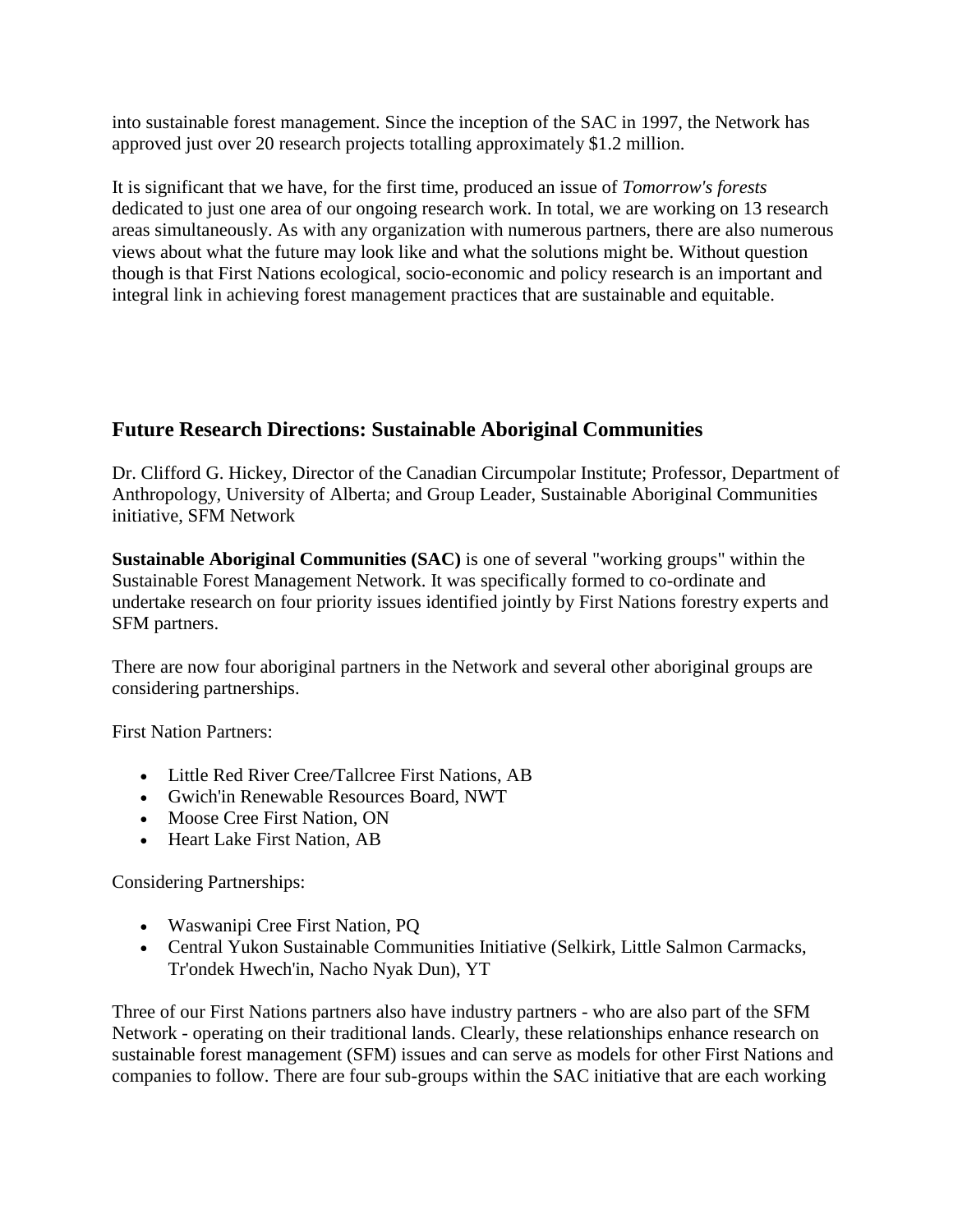on ensuring that a specific issue, of the four noted below, is properly incorporated into our research work.

1. Integration of aboriginal institutions, knowledge and values into SFM

The objective of this sub-group is to develop and assess policy, processes and frameworks that integrate aboriginal institutions, knowledge and values into SFM. Growing awareness that "business as usual" may not be socially nor economically sustainable has led the Network to consider the sustainability requirements of aboriginal communities living in Canada's boreal forest. It is important that forests be managed not just for timber, but also for other values, as well as the cumulative impacts of all forest uses. Integral to this is the incorporation of aboriginal values, knowledge and management systems into sustainable forest management.

Through its involvement with First Nations, the SAC Working Group has determined that marrying indigenous ecological knowledge with scientific knowledge may not be the most useful exercise for aboriginal peoples or SFM. The knowledge and wisdom that many aboriginal people possess about the forest and their relationship with it informs a uniquely different system and philosophy of management that has evolved and proven to be sustainable over countless generations.

Echoing the World Commission on Environment and Development, we may have much to learn about sustainability from indigenous people and their time-proven approaches to managing relationships with the natural world. The challenge for the Network is to undertake research that develops processes and frameworks to incorporate them, while leaving those relationships intact. Most of the research projects within the Sustainable Aboriginal Communities group deal with these issues. Two projects in northwest Ontario involving **Shoal Lake** and Grand Council of Treaty Three are examples.

We intend, also, to explore with the Moose Cree and Matawa Tribal Council the development of a "Native Values Collection" framework that meets their needs in forest planning. Another promising approach currently being employed in northern Alberta is the development of a model that seeks to understand what values aboriginal people derive from specific forest resources, and how losses of, and trade-offs among, competing values can be best accommodated and compensated.

#### 2. Accommodation of Aboriginal and treaty rights

It is vitally important that Network partners and other forest stakeholders understand each others' rights of access to forest resources if forestry and other industrial activities are to be socially and economically sustainable. The goal of this research group is to develop recommendations, processes and institutional arrangements to accommodate aboriginal and treaty rights into forest policy, planning and practice. Given recent court decisions, such as in the Delgamuukw and Marshall cases, it is equally important to understand the ramifications of not incorporating aboriginal and treaty rights into forestry regulations and practices, both now and in the future.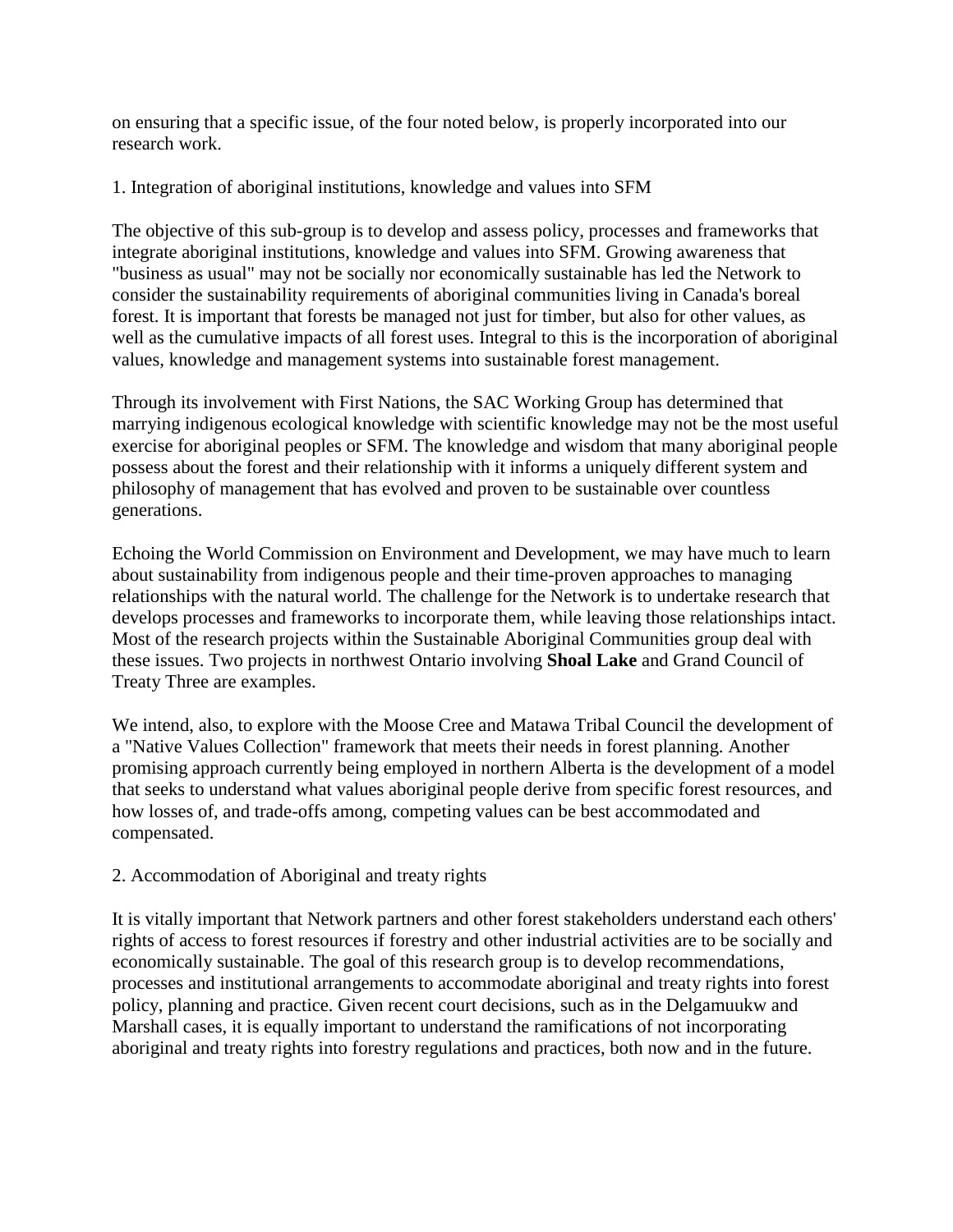Network researchers in Alberta have been working on this issue, particularly in regard to the duty of government to consult, the constitutionality of Alberta's Forestry Act vis-à-vis numbered treaties, and the legal context for co-management involving First Nations. Future research will explore the development of a tenure system that enables aboriginal institutions to become integral components of sustainable forest management.

Other research will explore co-management models in national parks and in developing appropriate forms of compensation when forestry legislation and practices infringe upon aboriginal and treaty rights.

3. Aboriginal economic and capacity development

This sub-group is focusing on the development of tools, opportunities and processes to enhance aboriginal peoples' participation in SFM. Aboriginal people are beginning to acquire the skills and knowledge to participate in the management and development of their forests, but not on a scale that has made a real difference in their communities. Network researchers, working with their First Nations partners, will explore ways to strengthen aboriginal capacity to maximize the benefits from assuming greater control of sustainable forest management on their traditional lands.

As an example, over the next several years the Network will work with the Little Red River Cree First Nation, Kayas Cultural College and other educational institutions to create a pilot "Aboriginal Forest Managers Education Program" to be delivered by satellite to First Nations communities. Again, these experiences will be passed along to the other Nodes in the SFM Network.

#### 4. Aboriginal Criteria and Indicators for SFM

The goal of this sub-group is to establish criteria and indicators that will assist and measure industry performance in incorporating aboriginal rights, interests, values, institutions and indigenous ecological knowledge into sustainable forest management. People around the world want to be assured that the products they buy are not harming indigenous communities and the forests in which they live. The Canadian Council of Forest Ministers' criteria and indicators go a long way toward developing relevant standards. More pertinent in this regard may be the principles and criteria developed by the Forest Stewardship Council, an international, nongovernmental accrediting organization committed to preserving indigenous cultures and the forested environments in which they live.

Certification is no trivial issue for SFM Network partners. Increasingly, large secondary manufacturers and retailers of wood products (e.g., Home Depot) are choosing to purchase wood from certified forest companies in order to satisfy public demand. Failure to meet this demand could have irreversible consequences for Canada's forest industries and communities, both aboriginal and non-aboriginal.

Over the next seven years, the Network will undertake research and consultation to develop a set of aboriginal forest standards. In this way it will provide its industry partners with a "leg up" on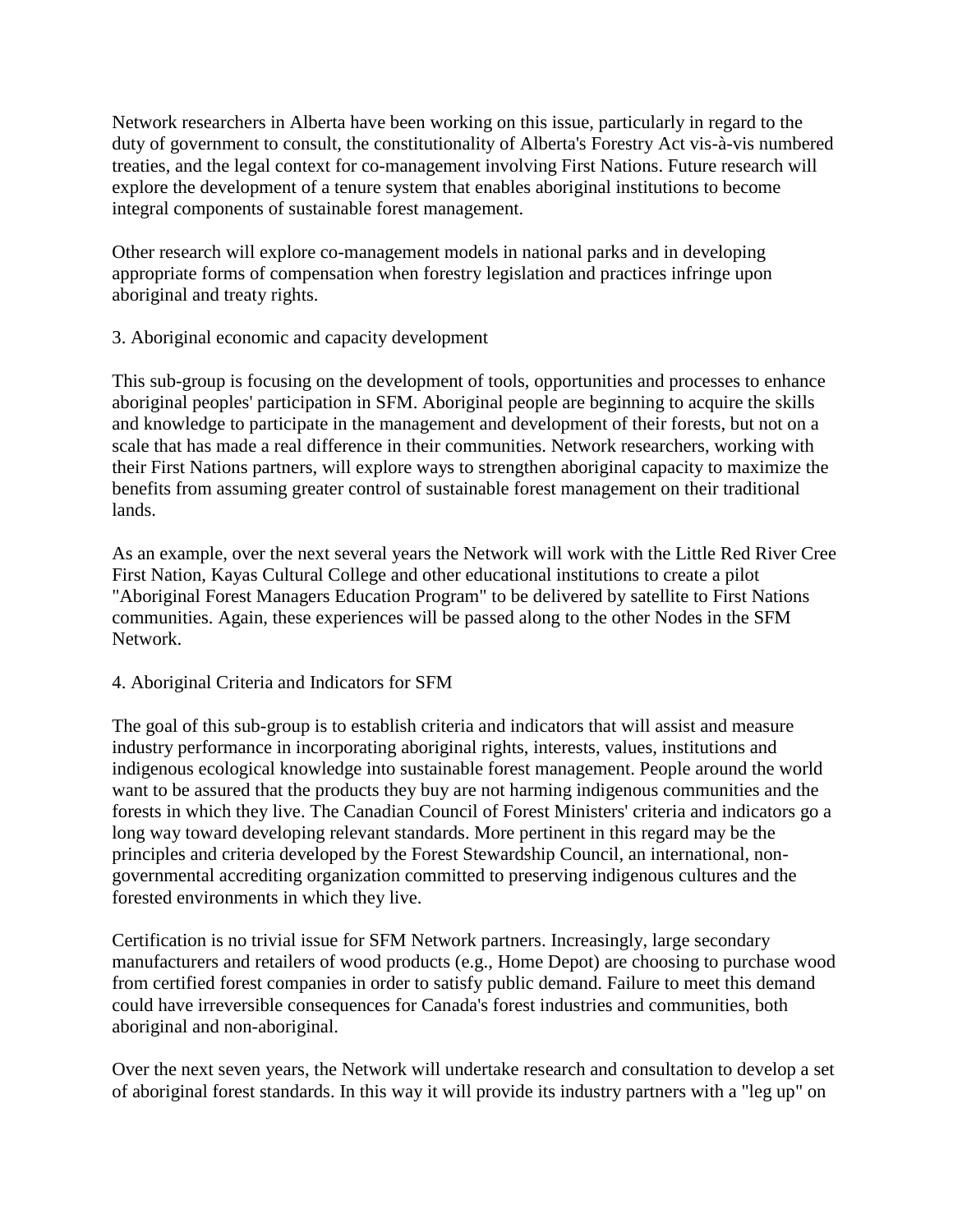the competition with respect to the development of sustainable forest management practices and meeting the standards of various certification bodies. After three years, a set of criteria will be produced, which will then be monitored and assessed for its utility.

# **The Challenge with Traditional Knowledge Research**

Dr. Marc Stevenson, First Nations Project Coordinator, SFM Network

Excerpt from the presentation, *No, it's not just like gardening: traditional knowledge and colonial discourse in the modern world*, delivered to the CINSA Annual Conference, May 29 to 31, 2000.

For well over a decade there has been a growing frustration among environmental managers, aboriginal people and academic researchers with Traditional Ecological Knowledge (TEK) research. The problem is not so much with TEK itself, but the inability to effectively use and apply this knowledge in environmental resource management. The reasons why TEK has not made any real dent into how resources are managed lies neither with the knowledge nor the people who hold this knowledge. Rather, it lies with the environmental management frameworks and epistemologies into which TEK is forced, where, inevitably, it winds up playing "handmaiden" to western science.

Many substantial and systemic barriers have come to light over the last decade that call for a different way of incorporating aboriginal people and their wisdom, values and knowledge into management practice. Unfortunately, we academics have been slow to rise to the challenge. Here is but a short list:

- Problems or issues are usually identified by non-aboriginal people such as biologists, government employees, managers and others cultured in the western scientific tradition;
- The methods or research designs developed to address these problems almost never originate in the aboriginal community;
- Non-aboriginal researchers often wind up being the collectors and managers of TEK owing to a lack of capacity in aboriginal communities to undertake such work;
- Only those elements of TEK understandable to western science and environmental resource management are considered useful; the rest is effectively ignored;
- This form of knowledge is often taken out of its original context and inserted into a western scientific paradigm and, in the process of making it fit, it is often sanitized in order to make it palatable to the dominant culture;
- TEK, which exists first and foremost in an oral context, is usually translated from its original language into that of the dominant culture and then transformed into text or maps, or some other potentially inappropriate format;
- These formats then become the authoritative source or reference, excluding the people who hold this knowledge from decision-making.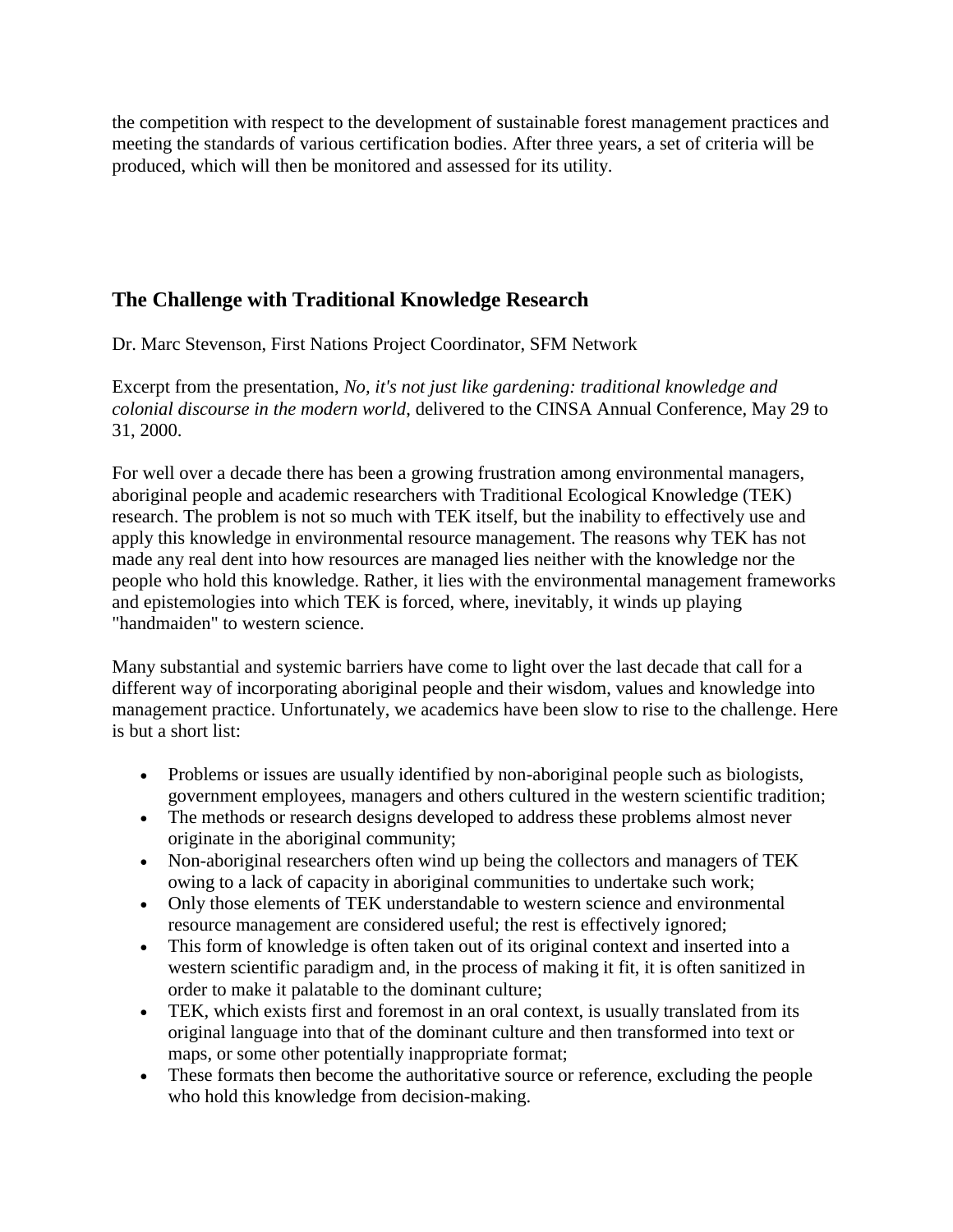However, perhaps the greatest barrier confronting even the best-intentioned efforts to incorporate TEK into environmental resource management is the imposition of the researcher's and manager's own deeply held cultural values and beliefs on the aboriginal subjects with whom he or she works. Nowhere was this more poignantly illustrated to me than at a recent lecture I attended.

This lecture was given by a prominent researcher who had earned the respect and trust of both her peers and aboriginal people. She spoke of her research among a BC First Nation people who tended plots of land at the head of a large coastal inlet. After asking an elder about his efforts to enhance the production of certain plants through weeding and other activities, she exclaimed, "So, it's just like gardening!" After a moment of reflection, the elder replied, "Yeah, that's it, it's just like gardening."

But how can this be? The First Nation to which this elder belongs has no agricultural heritage, at least not traditionally, and no Judeo-Christian world view that separates "man" from nature. At first glance, "gardening" and the activities that this First Nation was engaged in may appear similar. However, under the surface, they are structurally and functionally quite different.

Let's examine the nature of the discourse between the researcher and elder at the moment of their exchange. The researcher interpreted what the elder said by reference to her own cultural framework, with all its biases, myths and all. With the new-found knowledge that what this First Nation was doing was nothing more than "gardening," a formidable barrier to understanding the deeper underlying significance of what this elder was saying and its implications was erected. Since what he and his family were doing was just like "gardening," there was no need for the researcher to probe deeper, to ask questions to discover what lies beneath the surface, to learn more about what was really going on. "We know you, and you're just like us," was the subcontext of the discourse.

At the same time, the elder not only shared his knowledge in a language that was probably not his first, but he was forced to respond affirmatively to the researcher's interpretation of what he said, using a concept that was alien, at least traditionally, to his First Nation's oral lexicon.

So what type of questions could the researcher have asked? How about the social significance of what this First Nation was doing? What roles did their activities play in terms of maintaining social order, structuring social relationships or maintaining equity and reciprocity between families? Did these activities have a property dimension whereby rights of access were limited or controlled? What about the economic and nutritional dimensions of these activities? What roles did they play in subsistence, exchange and the like?

It seems to me that in the arena of TEK research, academics, environmental managers and aboriginal people are confronted with two choices. We can remain on our present course, continuing to marginalize indigenous systems of management and the knowledge that informs them while increasing the schism between ourselves and aboriginal peoples, or we can begin to explore alternative ways to meaningfully incorporate aboriginal people and their knowledge, wisdom and values in decision-making about the lands and resources upon which they depend. With respect to the boreal forest, perhaps the two best ways I know of doing this are not to focus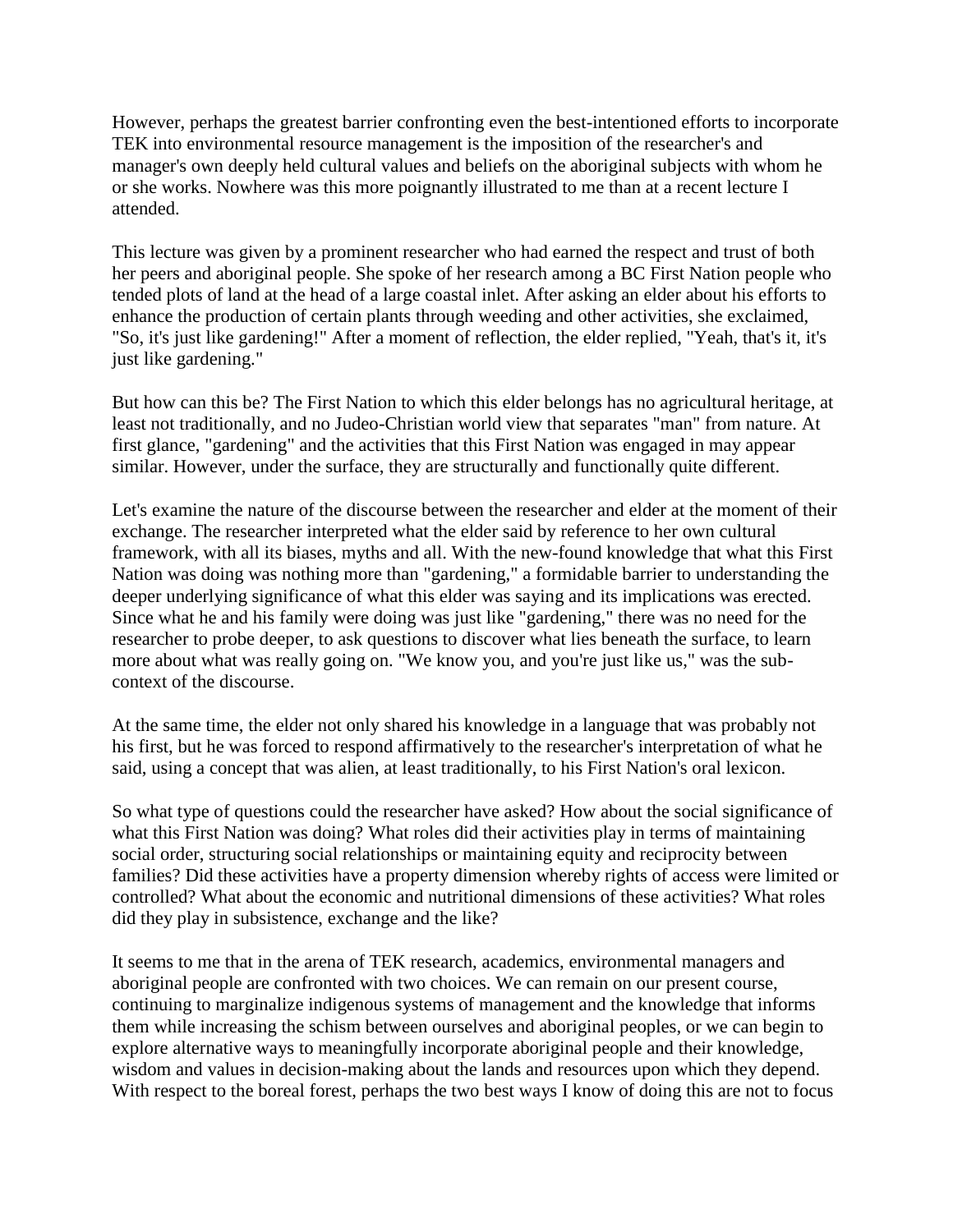on TEK per se, but rather to refocus on (1) understanding the values aboriginal people derive from the forest, and (2) revitalizing those systems and institutions of indigenous management that give meaning, value and efficacy to TEK, and the attainment of these values.

Our efforts, no matter how well intentioned, have been misplaced. TEK has had little to contribute to environmental resource management. However, for countless generations it has informed a way of life and a system of management that endeavors to maintain balance, reciprocity and equitable relationships with the natural world. Under this paradigm, what is important and vital to know is fundamentally different than that information required for environmental resource management. Relationships with resources and human activities become the management unit, not the resources per se.

Working with aboriginal people to determine what values are derived from, and what needs are fulfilled through the use of boreal forest resources is perhaps as good a way as any that I know to begin to understand their relationships with the forest and how these are managed. When we refocus our efforts towards the purpose of seeing that aboriginal management systems, philosophies and institutions are given an equal role with that of environmental resource management in management decisions, then and only then will the real value of TEK be realized. And, maybe, just maybe, we may all learn something from each other.

# **Sharing Knowledge: Protocols and Processes**

Case study involving the Iskatewizaagegan #39 Independent First Nation, Shoal Lake Watershed, Northwestern Ontario

Marvin Abugov, Communications Coordinator, SFM Network

When Iain Davidson-Hunt, a Ph.D. candidate working with SFMN Principal Investigator, Professor Fikret Berkes, at the University of Manitoba, and Ed Mandamin, a founder of the Shoal Lake Resource Institute, joined forces to help organize a fall 1999 conference on nontimber forest products in Kenora, Ontario little did they know they would begin a three-year journey of discovery.

One of the conference's outcomes identified the need for more research to understand the nontimber values of First Nations peoples. Says Mandamin, "I knew there were still elders living in the Shoal Lake community who remembered and practiced the harvesting of plants from the forest." So the idea was born between the two of them to form a partnership to explore the potential for scientists and elders to work together to ask and answer questions related to the sustainable use of the non-timber resources around the Shoal Lake area. After significant discussion, the research objectives for an ethnoecological and ethnobotanical project began to emerge: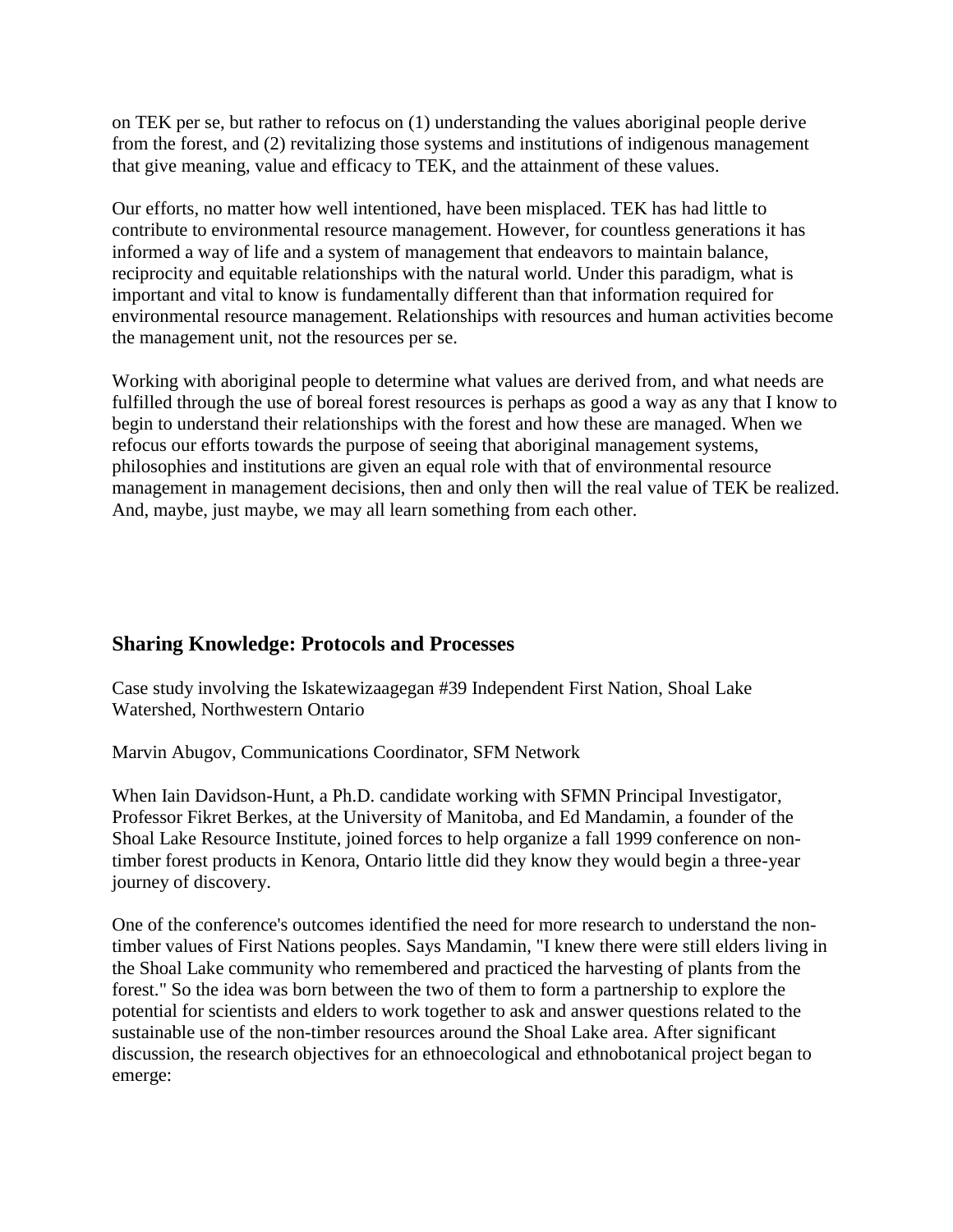- collect historic information on the plants used by the Aniishinaabe people of Northwestern Ontario;
- document the Aniishinaabe names and uses of plants;
- record elders' knowledge and perception of the ecology of where they live with respect to forest patches and disturbance events;
- describe harvesting patches using ecological and botanical methods for plant community categorization; and
- relate the findings to current systems of ecological land classification.

"To obtain the informed consent of the community," said Davidson-Hunt, "we developed a formal research protocol signed by the Natural Resources Institute and the Shoal Lake Resource Institute."

The Shoal Lake Resource Institute is a unit of the Shoal Lake Band's administration that served as a way to formally set up the research project's administration and archival center. Here are the steps it took to achieve proper mutual consent:

- a. Once the goals, objectives and methodology had been discussed among all parties to the agreement, the researchers from the Natural Resources Institute prepared a discussion paper describing the project in plain language. At this time, a letter was also submitted to the Shoal Lake Resource Institute summarizing the project and expressing interest.
- b. The summary and letter were then presented to the First Nation council along with an opportunity for questions and discussion.
- c. The Band Council passed a resolution and approved a workshop agenda that gave permission for members of the Shoal Lake Resource Institute to work with the Natural Resources Institute to solicit funding and draft a research protocol for the proposed project.
- d. The research protocol included the need for an advisory committee, workshops, written document review and oral presentations, as well as accountability measures including the informed consent of the elders.

The research model included the following components:

- Identification of ethnographic, governmental and archival documents related to the historical use and management of non-timber forest products by Aniishinaabe people in the region. Researchers also collected scientific reports and publications related to plant distribution, associations and commercial uses.
- Organization of a workshop with the First Nation prior to the beginning of the first year of field research. During the workshop, the purpose and objectives of the research were presented and time was allowed for discussion, comments and suggestions for additional objectives. Research team members were from the Chief and Council, Shoal Lake Resource Institute, Natural Resources Institute and community elders.
- Selection of a young community researcher to work with university researchers as a translator in the ecological and ethnobotanical field areas.
- Identification and collection of plant specimens. Elders took researchers to the field to find specific plants about which they wanted the researchers to learn in terms of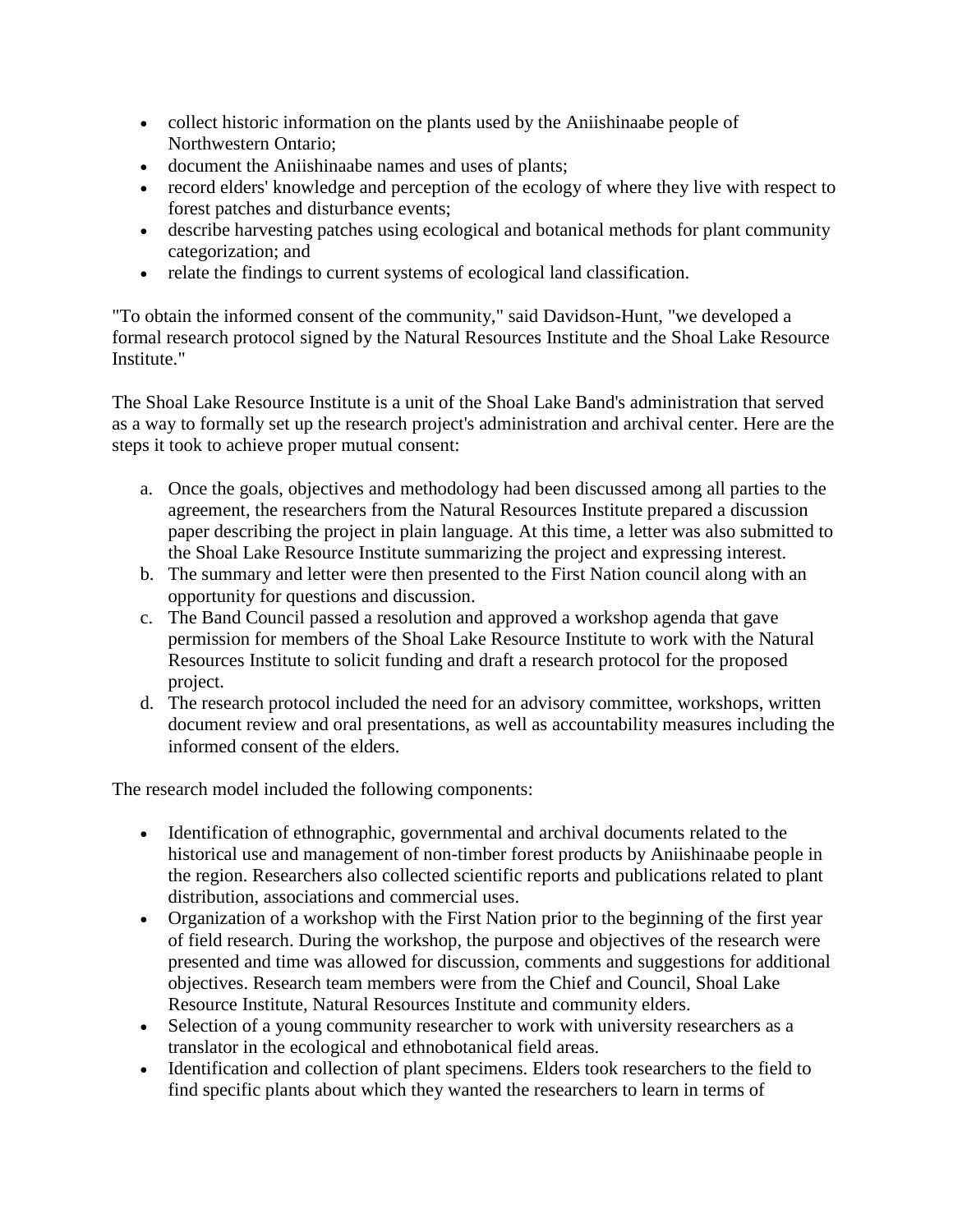Aniishinaabe names and uses. This included whether the habitat in which the plant was found had an Aniishinaabe name, the specific ways in which a certain plant should be harvested, and the historic and contemporary harvesting of such plants.

- Unstructured, qualitative interviews. Researchers talked to the elders about the Aniishinaabe way of becoming skilled plant harvesters.
- Identification of forest patches that elders considered important blueberry habitat. Elders accompanied the researchers to the patch in order to discuss the plants that could be found in these patches, and what they remembered in terms of the importance of these patches for certain types of plants.
- Recording on digital video and audio media all interviews and excursions.
- Organization of a workshop at the end of the first year of field research. Results were presented to the community by the researchers, elders and council representatives, and where Shoal Lake Resource Institute members had the opportunity to provide their comments. (The second year of this three-year project begins Spring 2001).

"What we realized," said Davidson-Hunt, "was the development of a research protocol, including workshops, review of written documents and oral presentations, became the negotiating arena out of which the final written document resulted. Trust, respect and partnerships were negotiated orally through the process. The signing of the final agreement served only to signify these conditions had already been established orally." The process forced the researchers to engage in a detailed process of communication in order to reach a common understanding of the research project and, particularly, how the researchers would use the results and respect the intellectual property rights of the knowledge recorded during the project.

While the signing of a band council resolution signified the band administration's formal agreement, "Informally," stated Davidson-Hunt, "elders showed their support by attending a pipe ceremony and a feast held to start the first year of the field research and by showing up for interviews." Those that chose not to become involved simply chose not to attend interview sessions or trips to the bush (an option agreed to in advance).

While the process of writing a research protocol may seem officious, the importance is found not in the written document, but in the intercultural communication necessary to find themes of common interest that a research project can address. If common themes and methods cannot be found that are mutually acceptable, the likely end result will be that one of the parties will walk away from the negotiation process before a final protocol is established.

The founders of the Shoal Lake Resource Institute include Ed Mandamin, Brennan Wapioke and Phyllis Jack, with guidance from Elders, Basil Greene and Robin Greene, and with support from the Chief, the Council and the community.

## **Helping Communities Market a Non-timber Forest Product**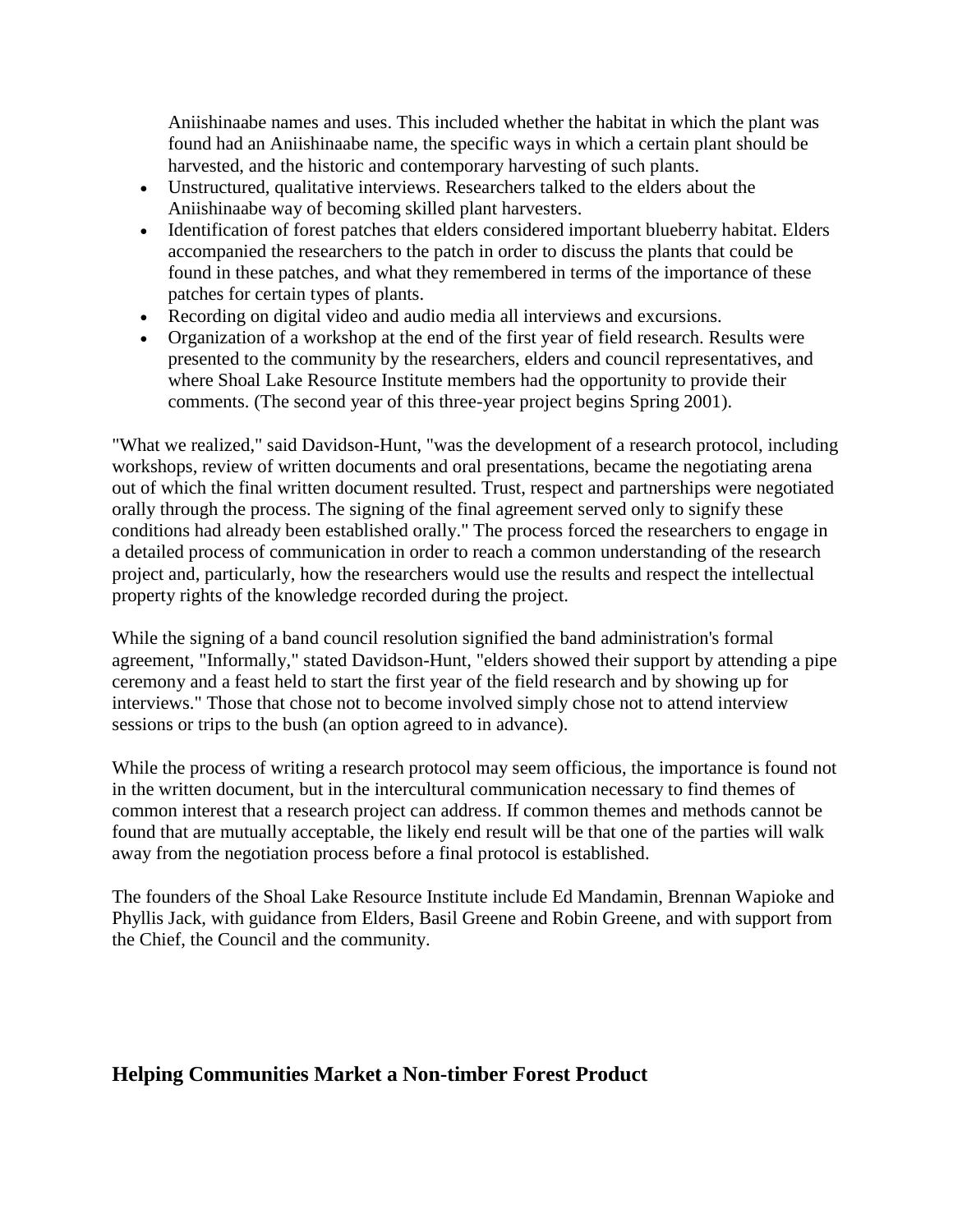Market testing cloudberries, Gwich'in First Nation Settlement Area, Northwest Territories

An interview with Dr. Peter Boxall, Associate Professor, Department of Rural Economy, University of Alberta, and a Principal Investigator in the SFM Network

**Tomorrow's forests:** You are now in the process of determining whether or not there is a national market for cloudberries which I'm told looks like a yellow-raspberry. From where did this idea originate?

**Peter Boxall:** The Renewable Resource Board of the Gwich'in First Nation was interested in understanding the local people's use of non-timber forest products. The cloudberries idea, because there are a lot of them that grow wild in the region, came from the knowledge that there are industries in Scandinavia that make cloudberry products. The question I had to ask was, other than the cottage industry in the Maritimes, why isn't this happening here? Cloudberries are widely used in commercial yogurts and for jams in Nordic countries.

**TF:** Have you determined that there is sufficient productive capacity to produce enough berries to serve the market in the event the product becomes popular?

**PB:** We have data from the first year of this two-year project that says there is sufficient productive capacity. In the first year of our work we talked to the local people, did some biological surveys to find out where these berries grow, got some idea of production levels, how much of the bush foods local people collect is actually comprised of berries, and the various types of berries. A bigger question that we probably will not be able to answer is how secure the production level is. Cloudberry production varies annually, due to weather conditions.

We are breaking some new ground here. We want to put some rigor around the claims about non-timber forest products and their potential for commercial use. Our work will also provide some guidance about what the Gwich'in Renewable Resource Board might expect if this product were ever to be produced commercially and sold across the country.

**TF:** What is the next phase of the project?

**PB:** We will shortly begin test-marketing jams in some food establishments in Edmonton using some Scandinavian cloudberry products for consumer taste tests. This will include cloudberry jam and lingonberry (or low bush cranberry) that also grows in the Gwich'in region. We will be conducting what is known as a choice experiment - a marketing tool to look at how sensitive a consumer would be to the berry type, the product, the label, the place where the berries are grown and to its price for a jar of that product. Through this analysis, we hope to get an answer to two important questions:

- 1. If a product like cloudberries is produced by a First Nations business is there a greater likelihood in Canada that it will sell as compared to the imports from Nordic countries?
- 2. Will Canadians pay a premium for a product produced by First Nations communities?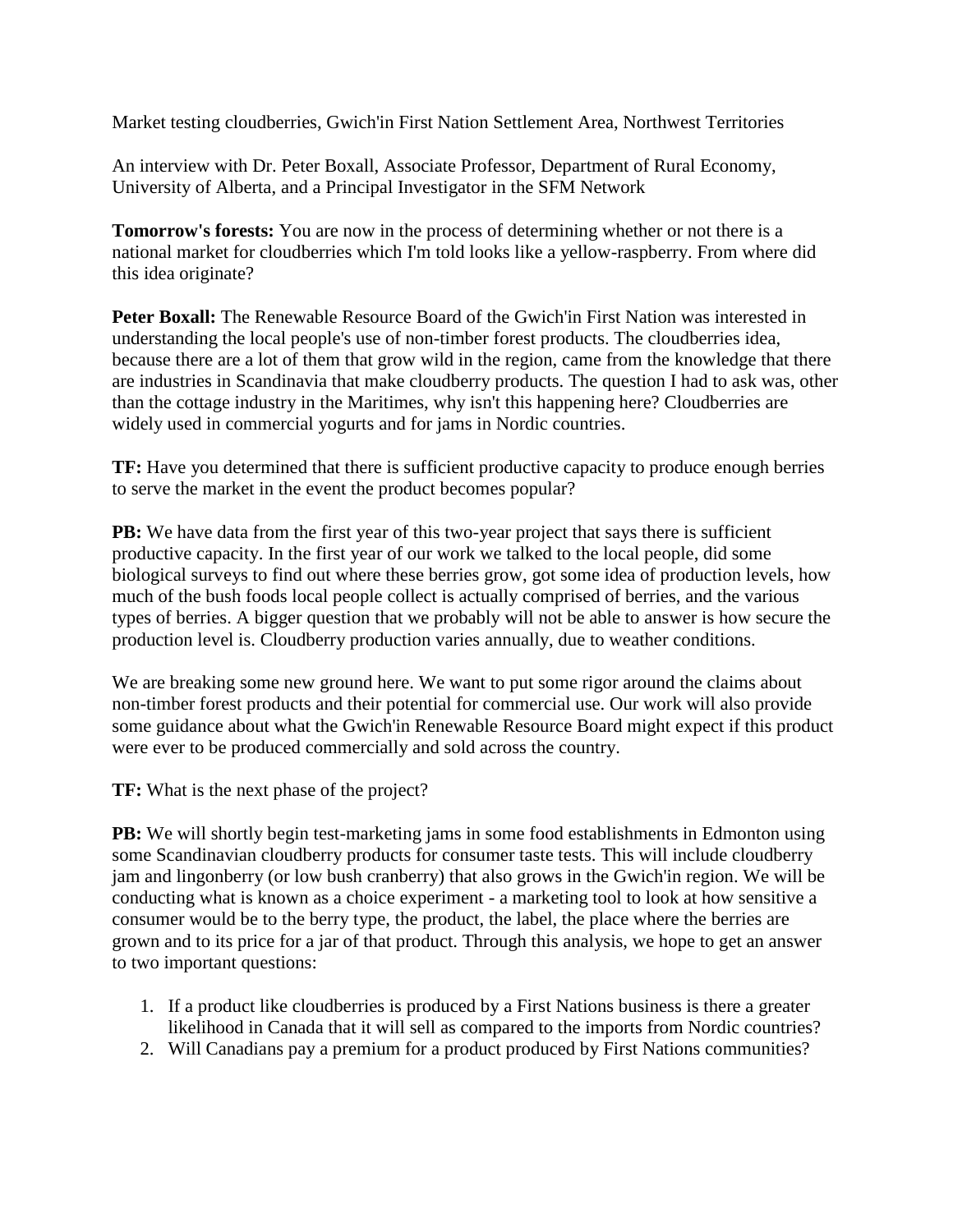I'm confident that by Spring 2002, the Gwich'in Renewable Resource Board will have enough data to make some informed decisions.

## **Creating a New Reality**

Jamie Honda-McNeil, Manager of Resource Initiatives, Alberta Aboriginal Affairs and Northern Development

One of three Cooperative Management Agreements in Alberta, the Little Red River Cree/Tallcree (LRRC/TC) Memorandum of Understanding (MOU) has the potential to create a new cross-cultural reality among First Nations, the Alberta government and industry. Many First Nations categorize cooperative management as an "interim measures" approach, in recognition that they have outstanding legal and philosophical grievances over the nature and understanding of the treaties (particularly the ceding of aboriginal title) and the *Natural Resources Transfer Agreement*. This cooperative approach recognizes and accepts differences of opinion on these legal matters, and within that context, focuses on developing a working relationship. This process moves beyond a dialogue that is focused on aboriginal and treaty rights and moves into the realm of finding mutually acceptable solutions on renewable resource issues.

This process supports *Strengthening relationships: the Government of Alberta's Aboriginal Policy Framework*. This document, released in September 2000, is a statement of government policy containing principles and commitments to action regarding improving individual and community well-being and self-reliance, as well as clarifying federal, provincial and Aboriginal roles and responsibilities.

The interest of the LRRC/TC First Nations to enter into a cooperative management initiative was first articulated in their 1991 Model Forest proposal. According to the two First Nations, "the ultimate goal of the Cooperative Management Agreement is to regain control over their traditional lands and establish a sustainable forest-based local economy." For Alberta, the goals are to use the MOU as a vehicle for meaningful consultation on resource management, and to facilitate the development of specific initiatives to help achieve First Nations' economic objectives.

In general, the MOU recognizes that forest management decisions need to consider the long-term interests and viability of communities that rely upon the forest. The mandate of the Cooperative Management Planning Board (the structure established to implement the MOU) is to create and report on a cooperative landscape assessment related to the management and use of renewable natural resources, using an ecosystem management approach. This mandate is linked to the *Alberta Forest Legacy* document and the *Interim Forest Management Planning Manual, April 1998*.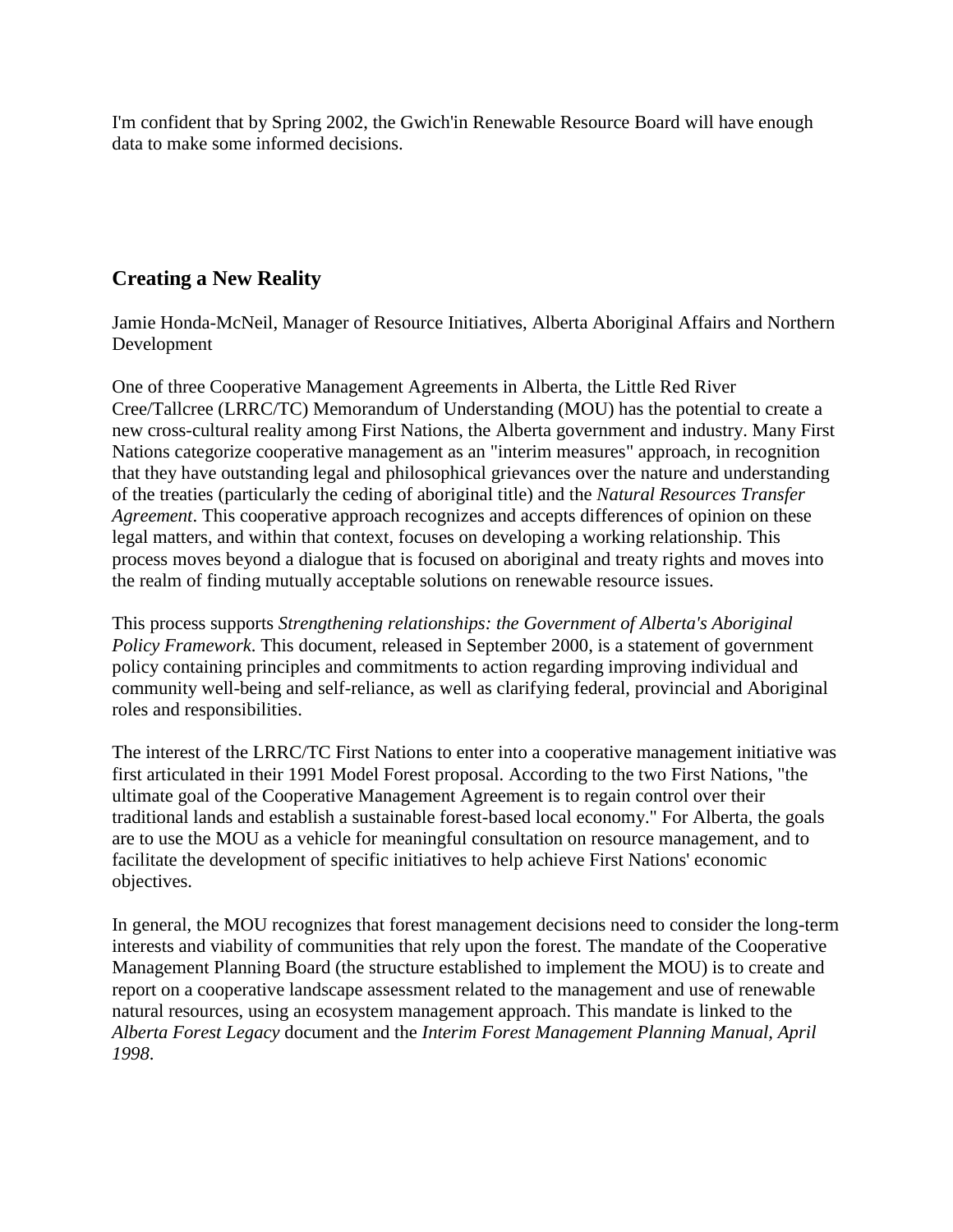The landscape assessment considers the forest in a holistic manner that incorporates cultural, environmental, social and economic values. It includes consideration of the following:

- resource use priorities that are compatible with sustainable development and traditional use;
- objectives and guidelines for management and use of renewable natural resources within the planning area;
- economic development, employment and training opportunities and initiatives for First Nations; and
- special initiatives to address First Nations concerns regarding management of wildlife and wildlife habitat.

The Little Red River Cree/Tallcree MOU expired on March 31, 2001 and a renewed commitment from Alberta to this process is under consideration. Over the past six months, parties such as the Fort Vermilion Metis Local, guides/outfitters, and the Municipal District of Mackenzie, have raised serious concerns regarding the MOU and Board process. This has certainly been cause for reflection about the current Board process and the need to resolve these outstanding issues. There are three issues of note that require some attention and deliberation, not only by the Government of Alberta, but also by the other parties to the process. These issues include the need for an MOU evaluation mechanism, funding commitment to the MOU process, and key stakeholder and public involvement.

Currently, there are no indicators or measures in place to measure and evaluate cooperative management outcomes. Many of the benefits of cooperative management are intangible. That is, cooperative management is successful from the standpoint that things *do not* happen, such as Court injunctions, lawsuits and political issues/crises. In the case of economic benefits, it is problematical to attribute economic initiatives and development strictly to the MOU. The challenge of developing indicators to measure cooperative management success will require serious thought on the part of the Government of Alberta.

There is a perception stemming from the fact that parties to the cooperative management process are expected to cover their own administrative costs, that cooperative management has no real associated costs. However, the proposed budget advanced by the Technical Planning Committee to the Board projects costs of approximately \$500,000, and in-kind costs of just under \$1,000,000 over a two-year period. The Board and their Technical Planning Committee recognize, in order to make further progress in developing the landscape assessment, resource management philosophy, and goal statement, that a firm financial commitment is required.

First Nations, industry and government believe in the value and benefit of the Cooperative Management Planning Board process. It is now time to convince others. The Board will need to make some decisions regarding the ongoing role of the Municipal District, the Metis Local and other stakeholders. The process to this point has been somewhat closed, from the standpoint of communications. That is likely based on the fact that members of the Board had not reached a level of comfort themselves to adequately engage those other interests. A comprehensive communications strategy must be launched in conjunction with any extension of the MOU.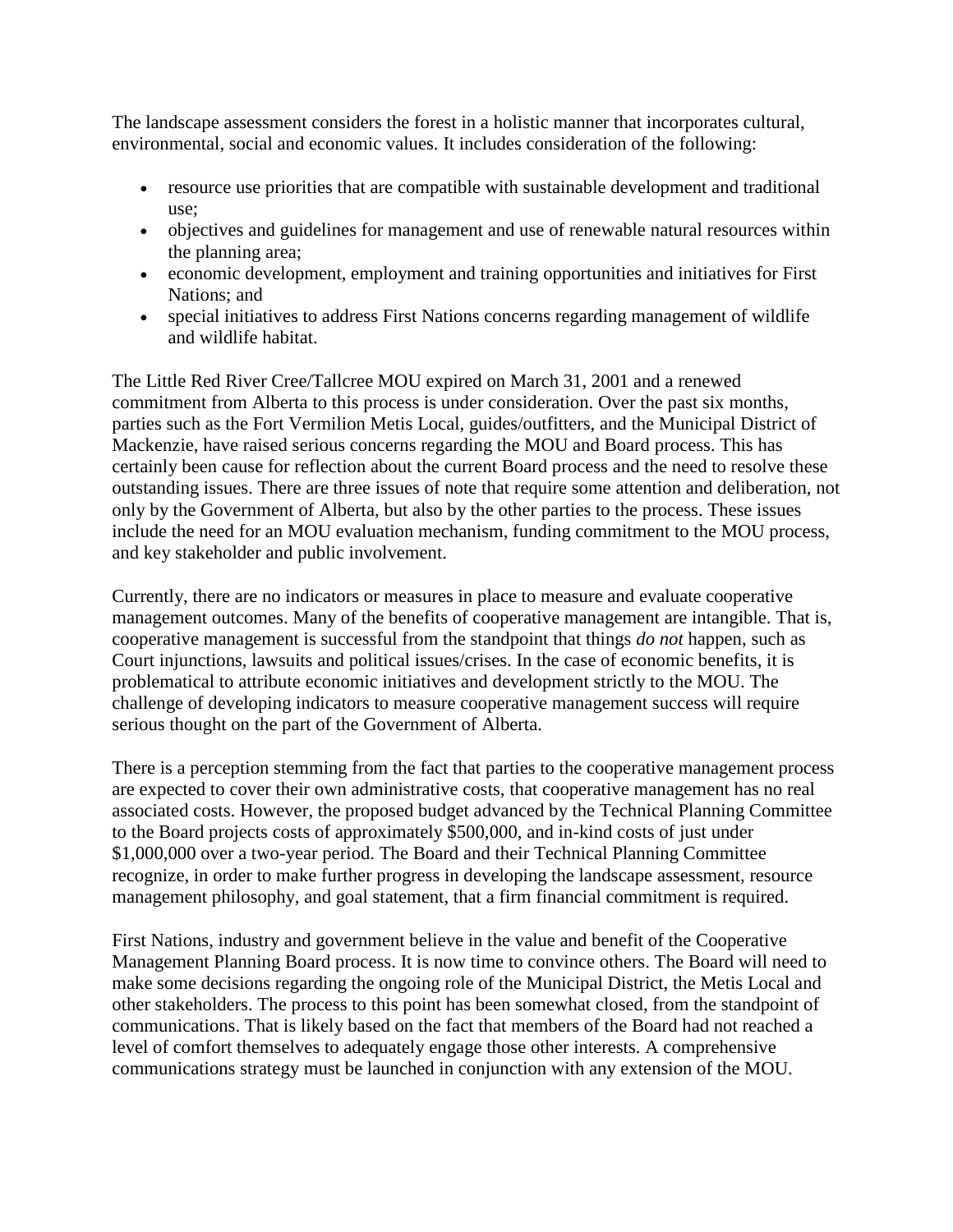There is a tremendous potential in the Little Red River Cree/Tallcree MOU to create a new reality for resource management and local economic development. It is a reality founded in the principles of recognition and acknowledgement of existing Aboriginal and treaty rights, mutual respect, and reciprocity, grounded in a commitment to work together - in effect, to explore the art of the possible.

## **Caribou-Lower Peace Cooperative Forest Management Board**

Dr. Naomi Krogman, Assistant Professor, Department of Rural Economy, University of Alberta, and Leslie Treseder, Department of Renewable Resources, University of Alberta

With the permission of the Caribou-Lower Peace Cooperative Forest Management Board, we assessed the perceptions, beliefs, values and fears associated with the operation of a new cooperative management board. We did this by interviewing past and current members of the Board, reviewing Board minutes from its previous operation between 1995 to 1997, and by attending meetings with government officials and Little Red River Cree Nation representatives as they were developing a new co-management agreement.

A key issue, one that is often cited but not critically examined in other co-management studies is the importance of trust among the parties involved in co-management agreements. Participants in the co-management process reported that their trust would improve as they developed agreements on definitions of sustainable forest management and on roles and responsibilities of Board members, and secured commitment from the Province and industry to devote time and resources to the co-management process. For example, of prominent importance to First Nations representatives is the "cultural sustainability" of the forest. This means addressing issues such as cross-cultural communication among Board members, development of protocols for sharing of sensitive information, and coming to agreement on ways to protect and preserve First Nation forest values. "Cultural sustainability" is also related to First Nation priorities for a stronger integrated resource management approach, where protection of water, wildlife and other landscape features is recognized as part of sustainable forest management. Participants in our study emphasized that cooperative management requires better organizational development of the Board. This would include mechanisms for conflict resolution as well as periodic assessments to measure the success of the Board at meeting its goals.

An issue for all parties to the Board is the skill base required to implement co-management. Required skills include technical knowledge of forest management issues, practical knowledge of activities occurring in the forest, and experience with alternative dispute resolution processes. Co-management participants also require organizational skills related to the conduct of meetings and negotiations, and general comfort with the language and business approach of industry and government. These findings apply to all Board members and to all parties involved in comanagement processes. Despite the fact that co-management institutions include First Nations members as partners, most of them operate in the same way as other institutions of mainstream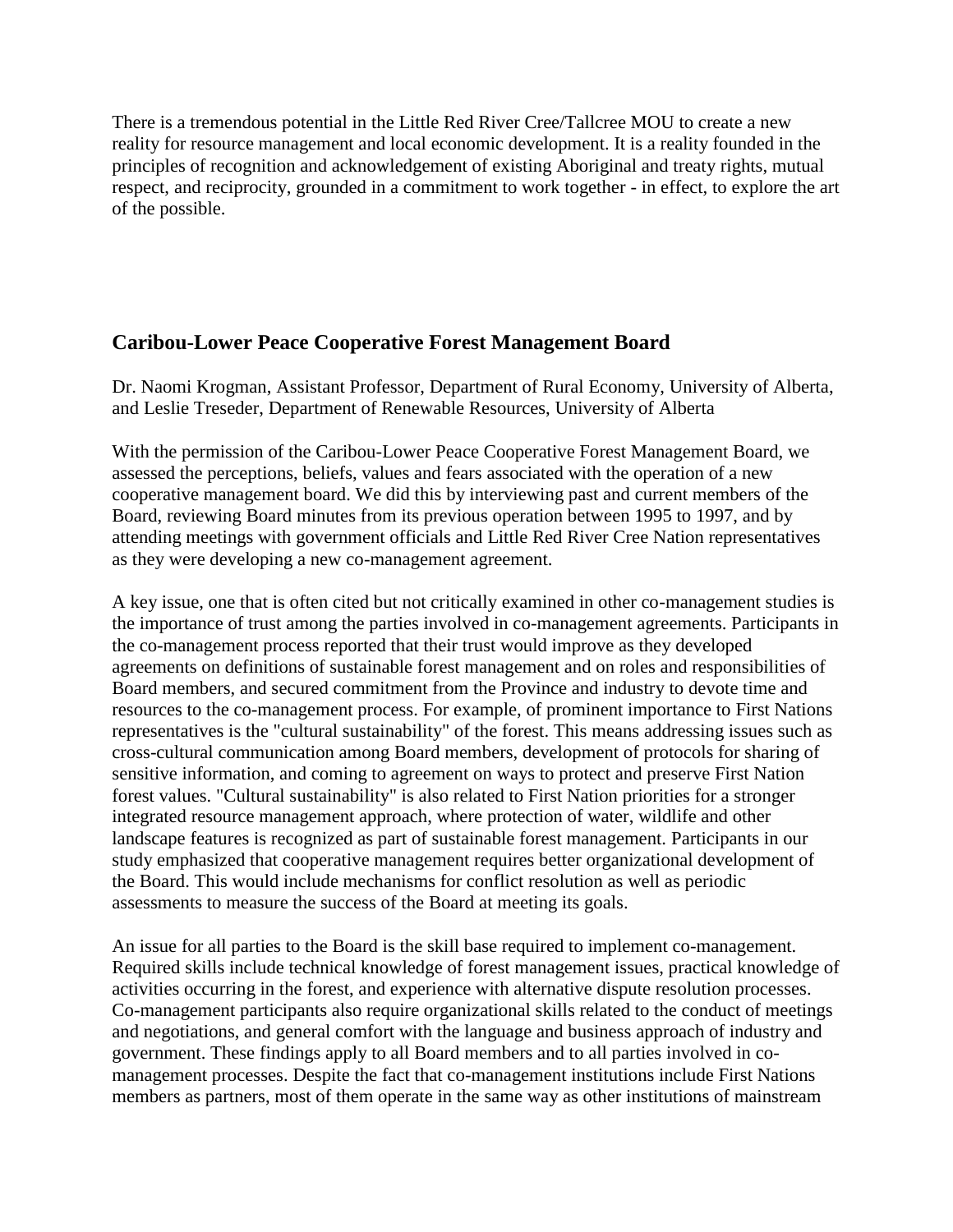society. Some First Nations participants in our study felt that a lack of experience with the institutions of mainstream society was a barrier to full participation in co-management by the First Nations.

In addition to the above skills, non-First Nation members need to have an understanding of First Nation culture, and interpersonal skills related to cross-cultural communication. We recommended a formal apprenticeship program for First Nations members who are on the Board or would like to participate on the Board, and first hand experiences for industry and government Board members to help them learn about Aboriginal cultures and traditions. A related issue that is of concern to many Board members is maintaining appropriate representation on the Board. This is especially relevant in terms of the accountability of Board members and the inclusion of other parties representing larger societal interests, particularly non-native interests that are not currently represented on the Board.

In our final report we suggested that a key test of the co-management process will be the Board's ability to ensure that Aboriginal people in the region can maintain their traditional and cultural land uses in the context of expanding industrial forestry activities. We recommended to the Board that further research be done on alternative techniques for practising forestry to reduce impacts on First Nations people and their land uses.

# **Accommodating Aboriginal and Treaty Rights: A Workshop**

Dr. Marc Stevenson, First Nations Project Coordinator, SFM Network

On October 27-28, 2000, the SFM Network held a two day workshop at the University of Alberta for its industry, government and First Nations partners entitled *Accommodating Aboriginal and treaty rights in sustainable forest management: the future of Aboriginal/industrial relations in the boreal forest*.

This workshop was held to inform SFM Network partners about recent court decisions regarding aboriginal and treaty rights to forested lands and resources, and to transfer knowledge generated by SFM Network research on these issues to our partners. By continuing to define the scope of aboriginal and treaty rights, the courts are setting the stage for a paradigmatic shift in the way forests are managed and forestry operations are conducted. These decisions make it clear that current tenure arrangements and forestry practices in most provinces were not designed to readily accommodate aboriginal and treaty rights.

The workshop reviewed the legal status of aboriginal and treaty rights to renewable resources and the forest stemming from recent court decisions. Also presented was SFM Network research on related issues, including the duty to consult and the legal implications of selected provincial forestry practices. Discussions focused on the broader legal constellation of aboriginal rights in which this research is embedded, with the goal of developing workable and equitable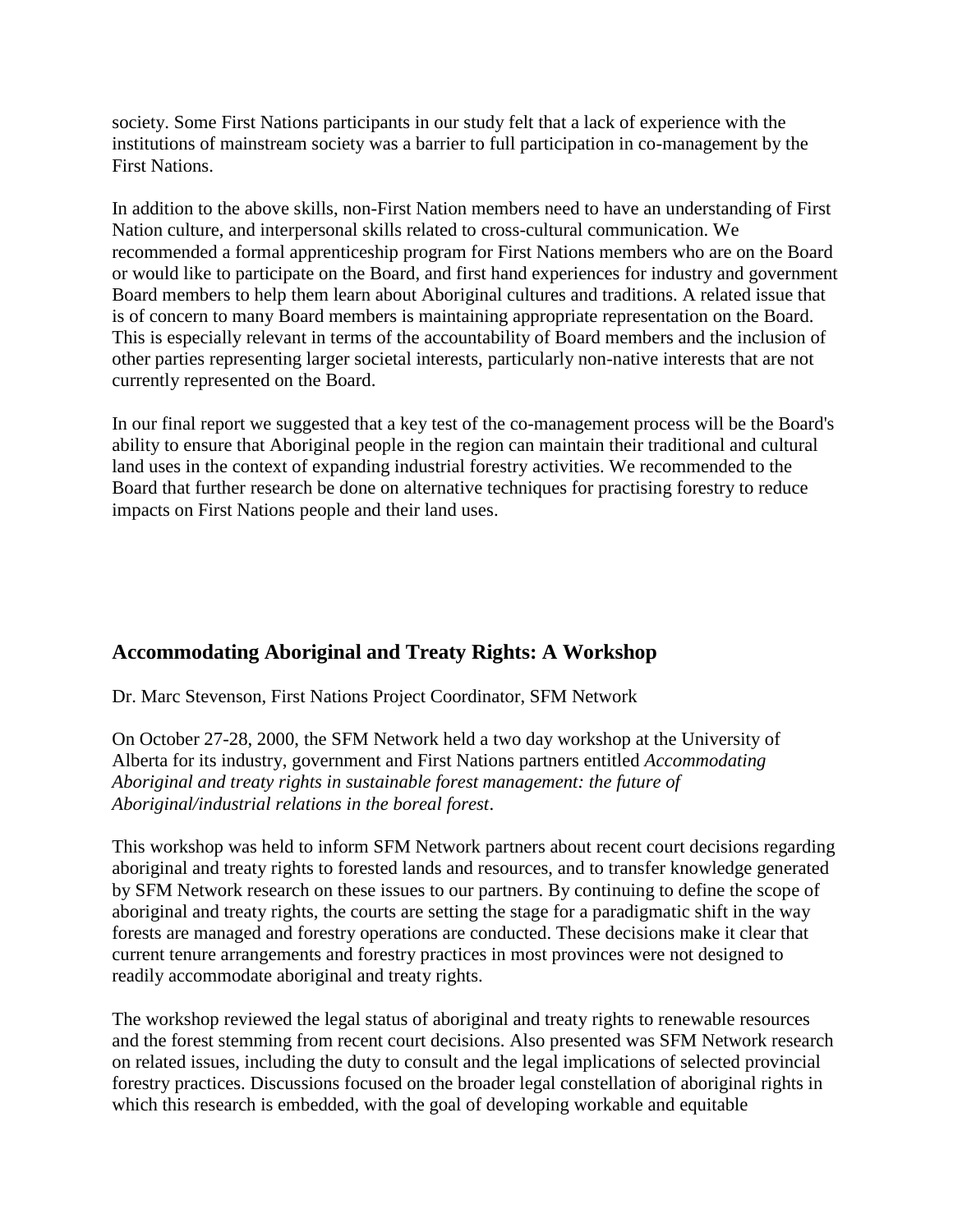arrangements that meet both industry and aboriginal needs while accommodating aboriginal and treaty rights.

Presentations by panel members led to the discussion of several issues such as depolitizing the discussions in the context of accommodating aboriginal and treaty rights. Emerging principles of treaty rights interpretation outlined by the courts underscore the fact that government interpretations of treaty are outdated. Disputes over rights to lands and resources are increasingly being resolved in favour of aboriginal parties. While governments recognize that forestry regulations need to be amended to accommodate aboriginal and treaty rights, there is a lack of institutional momentum and capacity to respond to recent court decisions.

All who attended considered the workshop a success. For the most part, discussions were congenial and participants came away with a better sense of what the issues are and what types of research need to be undertaken to facilitate the incorporation of aboriginal and treaty rights into sustainable forest management. This included research on various topics, such as: comanagement regimes; the modern application of rights guaranteed under treaty; the role of aboriginal environmental governance in sustainability; the best ways to enhance the capacity of First Nations communities to participate in sustainability; and the relationship among aboriginal and treaty rights, certification and implications for the stability of timber supplies and markets.

The workshop was moderated by Drs. Marc Stevenson and Terry Veeman, and attended by 35 people, including an expert panel consisting of Sakej Youngblood Henderson (University of Saskatchewan), Catherine Bell (University of Alberta), Dale Gibson (University of Alberta), Monique Ross (Canadian Institute of Resource Law), Russell Diabo (Interior Alliance of First Nations, B.C.) and Jim Webb (Little Red River Cree Nation). Also participating were representatives from ten SFM Network partners, including the Heart Lake First Nation, Little Red River Cree Nation, Moose Cree First Nation, Weyerhaeuser, Canadian Forest Products, Alberta Pacific, Louisiana-Pacific, Daishowa-Marubeni International Ltd., the Government of Alberta and the Government of Québec. The expert panel and partners were joined by SFM Network researchers, students and staff, as well as invited guests from the North Slave Metis Alliance, BC Treaty 8 Tribal Association, First Nation of Nacho Nyak Dun, Little Salmon Carmacks First Nation, Selkirk First Nation, the Canadian Forest Service and the law firm of Chamberlin-Hutchinson.

The proceedings of this workshop are now in preparation and will be made available. A "primer" or "white paper" for SFM Network partners on aboriginal and treaty rights is also being considered. In the interim, the Network has identified research on this issue as one of four major priorities for its Sustainable Aboriginal Communities Initiative. By continuing to undertake research in this important area, the SFM Network will assist its industry and government partners to prepare for the future and develop forestry practices that are in concert with the Crown's fiduciary responsibilities to aboriginal and First Nations peoples.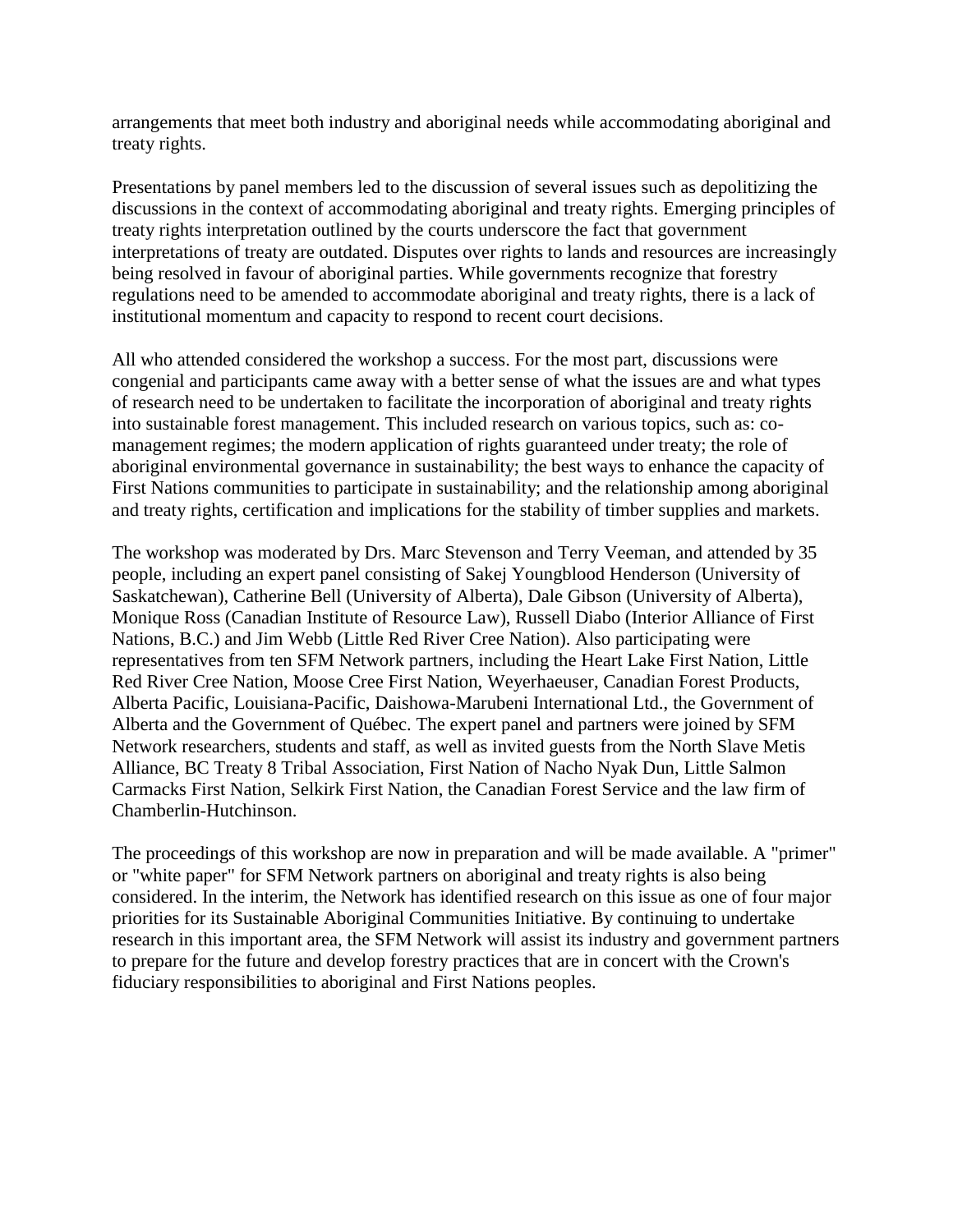## **Workshops/Symposiums: Catalysts for New Research Directions**

Marvin Abugov, Communications Coordinator, SFM Network

SFMN Program Leader, Vic Adamowicz explains the relevance and importance of a Network sponsored or co-sponsored workshop or symposium:

A workshop is a major tool in our knowledge exchange efforts, and as a network focusing on research with partners, we place significant emphasis on the word "exchange." Traditional conferences contain a lot of one-way communication with researchers presenting results. Whereas a workshop, if it's really done properly, gets researchers into the domain of knowledge exchange such as sharing of knowledge, problems, and potential solutions. Knowledge exchange involves the interaction between researchers and partners, or to paraphrase Beatrice Leigh of BioChem Pharma: "Knowledge exchange is like a body contact sport"

Part of the value is recognizing that in our own professions, disciplines and fields, we write in our own codes. When we come together, we tend to translate out of those codes into a more general language. At a workshop or symposium, people start to learn from each other and start to link across the various groups. Researchers really begin to understand the concerns and challenges raised by the partners. They can begin to formalize this new information into a scientific problem that may be useful for the partners. So a workshop is one of the methods we use to get partners in touch with researchers, and researchers in touch with a number of partners who have problems, conditions, challenges, questions and solutions.

Over the past year, the SFM Network either sponsored or co-sponsored the following workshops/symposiums in four areas of importance to its mission.

A workshop on **Accommodating Aboriginal and treaty rights in sustainable forest management: the future of Aboriginal/industrial relations in the boreal forest** was held in Edmonton, Alberta, on October 27-28, 2000.

**Integrating socio-economic and ecological indicators of sustainability: bridging boundaries between groups and fields of expertise,** Trois-Rivières, Québec, February 11-13, 2001 was cosponsored by SFM Network and the Canadian Model Forest Network. The workshop attracted just over 140 researchers and SFM Network partners. Attendees heard Francine Dorion (Abitibi Consolidated Inc.) underline the need for a coherent, coordinated structure for both research and implementation regarding indicators at levels from national to local management units. Michel Cantin (Ministère des ressources naturelles du Québec) noted the opportunity to profit from current changes in the Québec Forest Regime to develop and implement indicators, potentially attaching pertinent indicators to the ongoing program of the provincial inventory. Jeremy Williams (ArborVitae Environmental Consulting) explained how a large number of indicators were screened for the Lake Abitibi Model Forest.

Louis Bélanger (Université Laval), in the context of his experiences with Forêt Montmorency, asked, "How durable are monitoring systems? Who is going to take long-term responsibility for implementation?" Frédérik Doyon (IQAFF) and Peter Duinker (Dalhousie University), in discussing their implementation of biodiversity indicators in the management plan for Millar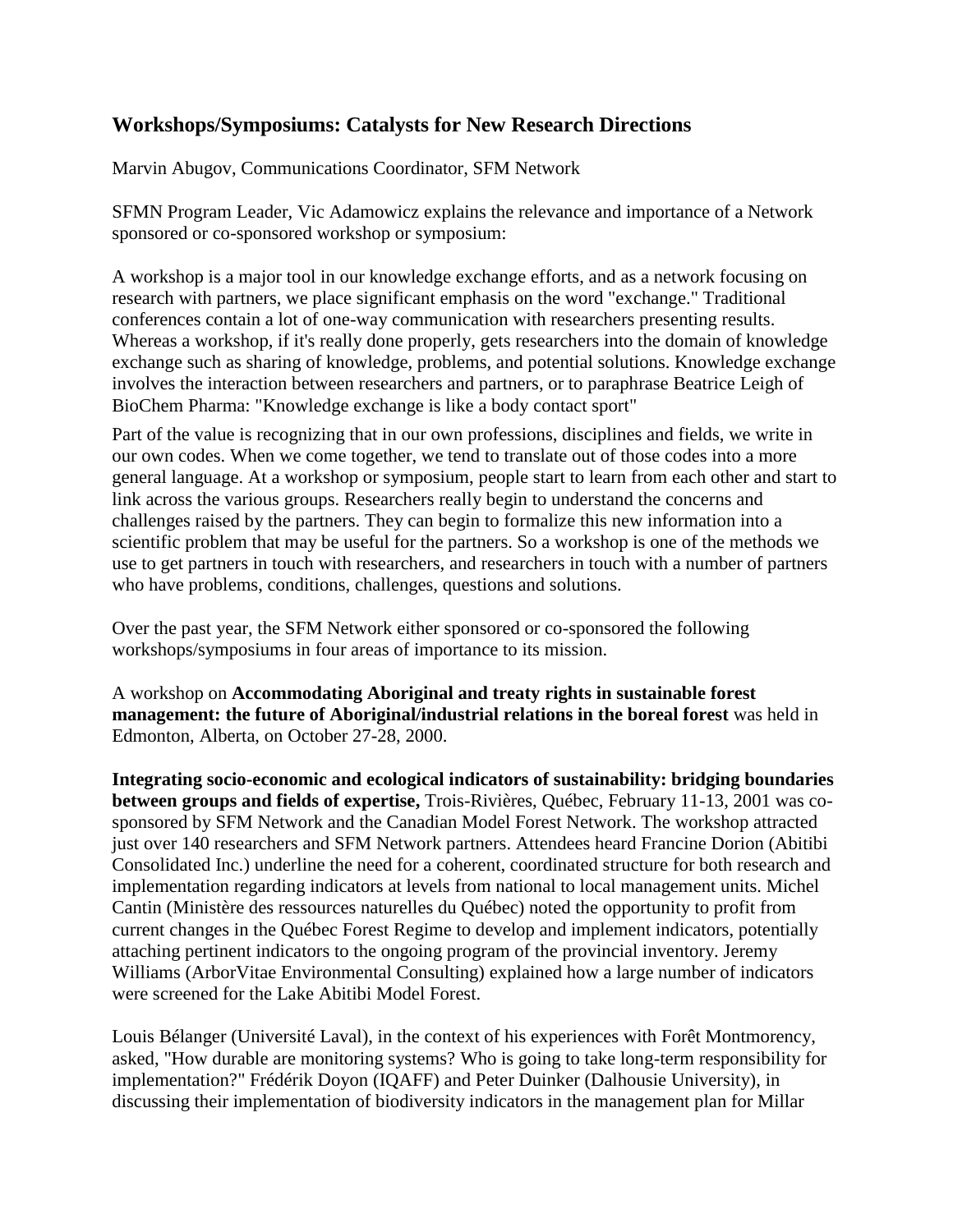Western Forest Products Ltd., demonstrated the requirement to embed landscape modeling and analysis directly into the forest management planning process. Similarly, researchers working in the Québec Integration Project including Marie-Josée Fortin (Simon Fraser University) and Dan Kneeshaw (DRF-MRNQ and GREFi) et al. demonstrated the use of their SELES model to evaluate the impact of various management and natural disturbance scenarios over large spatial areas and long time frames. Luc Bouthillier (Université Laval) reminded workshop participants that as forest practices evolve with increasing scientific knowledge, social expectations and values of communities also evolve. These additional aspects must also inform adaptive management through various public participation processes, as was demonstrated by workshops about various model forest public participation initiatives. Presentations about other national and international criteria and indicator-related research projects were made by researchers from across the SFM Network and as far away as Sweden. Special thanks to the conference organizing team: Maureen Whelan and Jacques Larouche (Canadian Forest Service), Alison Munson (Université Laval) and researchers Stephen Yamasaki (UQAM and Laval) and Daniel Kneeshaw (DRF-MRN and UQAM).

Sustainable Aboriginal Communities Workshop, Thunder Bay, February 24-26, 2001 was sponsored by the SFM Network and involved 75 people. The central message coming out of the workshop is that community and culture are essential components of sustainable forest management. The workshop began with a pipe ceremony conducted by Ojibway Elders of the Shoal Lake First Nation located in the Treaty 3 area southwest of Kenora, Ontario. Terry Veeman (University of Alberta) provided a comprehensive overview of scientific and future research directions for the SFM Network. Cliff Hickey (University of Alberta) explained the guiding principles that support the Sustainable Aboriginal Communities initiative within the SFM Network. Fikret Berkes provided an overview of a unique research project involving the Shoal Lake Elders and PhD candidate Mr. Iain Davidson-Hunt. Shashi Kant (University of Toronto) outlined the efforts of his research team in determining the degree to which forest managers represent the values that various groups hold for the forest. Peggy Smith (Lakehead University and conference organizer) noted that since Northwestern Ontario is covered by historic treaties signed between aboriginal peoples and the federal government, it will be important for provincial governments to recognize the spirit and intent of these treaties. According to Ms Smith, aboriginal peoples agreed to these treaties to "provide a way to share resources and protect a way of life." Jean-Paul Gladu, a policy forester with the National Aboriginal Forestry Association noted that, "workshops such as this allow us to discover what our resources are, to network and to amalgamate our ideas." The workshop attracted representatives from government and non-governmental organizations, aboriginal communities from as far west as the Yukon Territories, forest industry representatives, and researchers from across the country. Special thanks to workshop organizers: Peggy Smith (Lakehead University), Shashi Kant (University of Toronto), Fikret Berkes and Iain Davidson-Hunt (University of Manitoba).

**Natural disturbance and forest management: what's happening and where it's going**, Edmonton, March 5-7, 2001 was co-sponsored by the SFM Network and the Foothills Model Forest. More than 200 people attended. The symposium highlighted some of the shifts in focus that have occurred within this field of research. Research from across Canada, including SFM Network research from New Brunswick, Québec, Ontario, Manitoba and Alberta, presented a